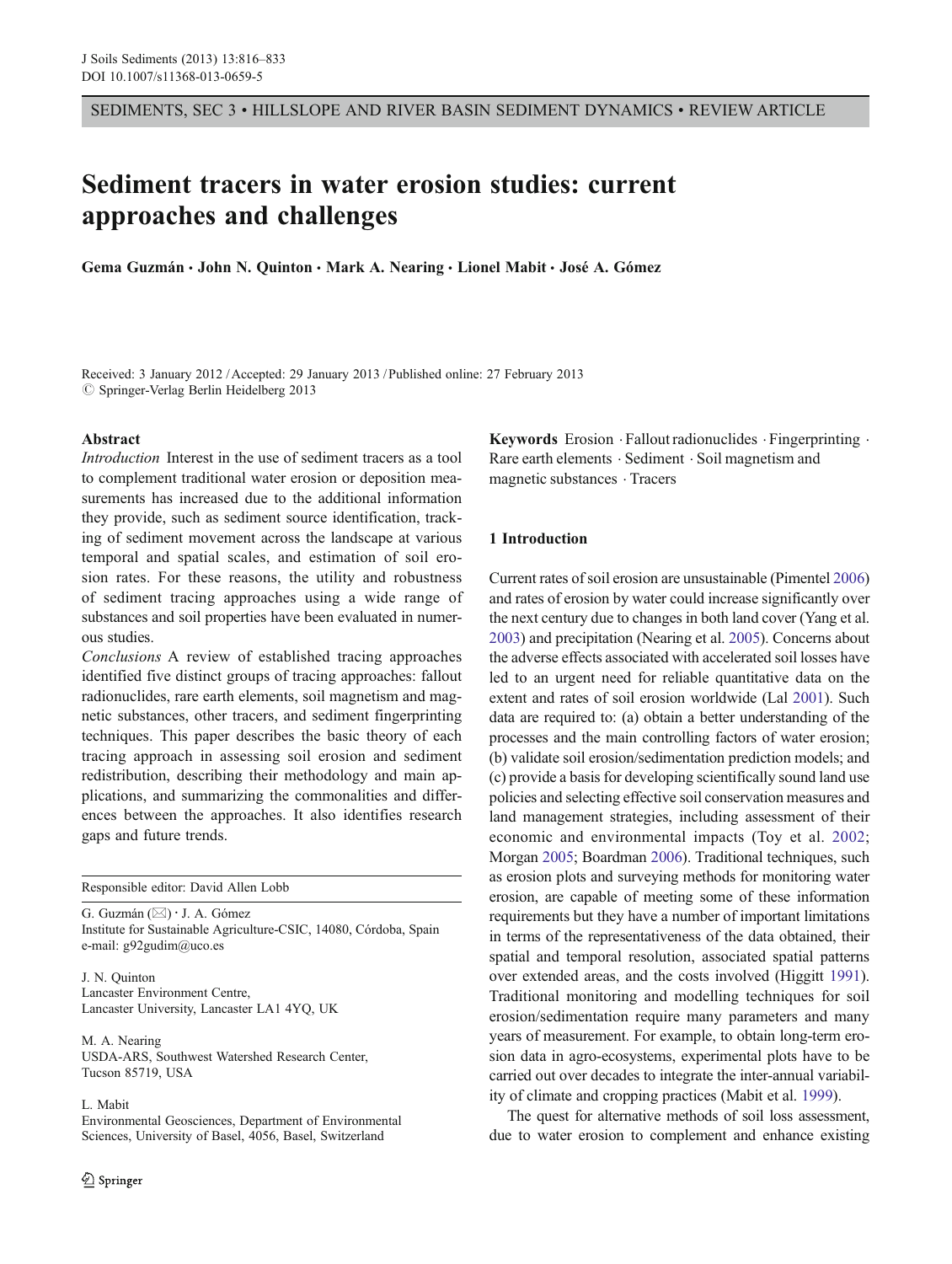<span id="page-1-0"></span>methods, has directed attention to the use of tracing approaches for documenting rates and spatial patterns of soil redistribution within the landscape. These approaches are used to determine the rate of soil loss or sediment generation/production and to track soil redistribution through the landscape. One of the main reasons for the number of different tracing techniques available is that no single tracer fulfils all the requirements of a tracer for erosion and sediment dynamics. According to Zhang et al. [\(2001](#page-17-0)), the ideal tracer would have the following characteristics: (a) strong binding to soil particles or ready incorporation into soil aggregates, (b) high analytical sensitivity, (c) easy and inexpensive to quantify, (d) low background soil concentration, (e) no interference with sediment transport, (f) low plant uptake, (g) environmentally benign, and (h) available in variants with similar, but distinguishable, physicochemical properties for multiple tracking. These demands have led to increased specialization in the use of different tracer approaches. Most studies to date have compared the estimates of erosion and sedimentation rates obtained from tracer analysis with model predictions (e.g. Busacca et al. [1993\)](#page-13-0) or conventional measurements (e.g. Mabit et al. [2009\)](#page-14-0), but no comprehensive literature review has been published describing the uses and the applications of the various existing sediment tracer approaches.

A bibliographic research was carried out in June 2011. Figure 1 presents the results of a search of the Web of Science database ([http://wokinfo.com/webtools/searchbox/\)](http://wokinfo.com/webtools/searchbox/) using the following as search terms in the title or as keywords: "erosion and tracer" or "sediment and tracer" or "sediment and tracking". The search excluded reviews and tillage and/or wind erosion studies. Only studies that used tracers to make a determination of water erosion or sedimentation rates, or in some cases relative erosion contribution, were considered in this study and were further refined by manually checking that the articles corresponded to experiments involving sediment studies using tracers, as defined within the context of this review. The threshold between small catchment and large basin was set at 100 ha. Table [1](#page-2-0) lists all the references consulted to establish Fig. 1.

The aim of this review is to produce a synthesis of the commonly used tracer approaches used in water erosion studies, with three specific objectives: (a) to describe the current tracing approaches, with an indication of the scale of observation; (b) to describe the main applications of the most utilized tracer approaches; and (c) to discuss limitations of each approach that should be improved in the future. The review begins with the most commonly used technique, fallout radionuclides, followed by rare earth elements, magnetism, and other forms of tracers. The final section presents an overview of sediment fingerprinting techniques, which generally use multiple soil/sediment characteristics that are usually naturally present, but heterogeneously concentrated, across the landscape.



Tracer studies (%)

Fig. 1 Bubble plot indicating the distribution of erosion studies with tracers found in the review by scale and kind of tracer

 $\mathcal{D}$  Springer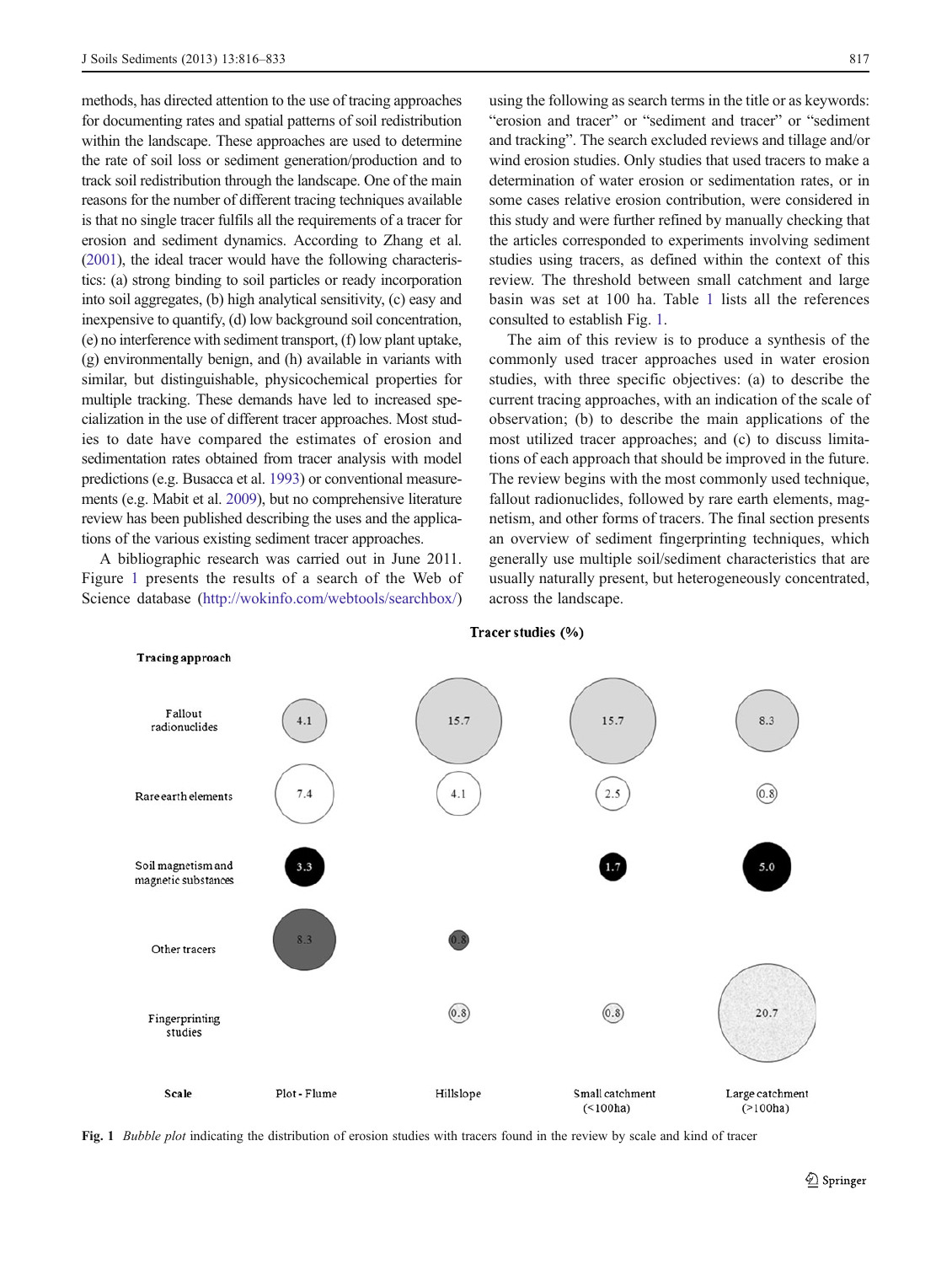<span id="page-2-0"></span>Table [1](#page-1-0) References of the erosion studies with tracers summarized in Fig. 1 by scale and kind of tracer

| Tracer type                               | References                                                                                                                                                                                                                                                                                                                                                                                                                                                                                                                                                                                                                 |  |  |  |  |  |  |
|-------------------------------------------|----------------------------------------------------------------------------------------------------------------------------------------------------------------------------------------------------------------------------------------------------------------------------------------------------------------------------------------------------------------------------------------------------------------------------------------------------------------------------------------------------------------------------------------------------------------------------------------------------------------------------|--|--|--|--|--|--|
| Fallout radionuclides                     | <sup>a</sup> Benninger et al. (1998), Dai et al. (2011), de Roo (1991), Kronvang et al. (1997),<br>Li et al. (2010), Martz and de Jong (1987), Olley et al. (1993), Porto et al. (2011),<br>Walling et al. (2000), Zhang and Walling (2005),                                                                                                                                                                                                                                                                                                                                                                               |  |  |  |  |  |  |
|                                           | ${}^{b}$ Bacchi et al. (2000), Busacca et al. (1993), Brown et al. (1981), Chiu et al. (2008),<br>di Stefano et al. (1999), Estrany et al. (2010), Lance et al. (1986), Loughran et al. (1988),<br>Lu and Higgitt (2000), Mabit et al. (2009), Ming-Yi et al. (2006), Martz and<br>de Jong (1991), Mizugaki et al. (2008), Montgomery et al. (1997), Spomer et al. (1988),<br>Walling and He (1999b), Walling et al. (1999), Wilson et al. (2008), Yin and Li (2008)                                                                                                                                                       |  |  |  |  |  |  |
|                                           | <sup>c</sup> Bajracharya et al. (1998), Belyaev et al. (2010), Cuesta and Delgado (1997), Fifield<br>et al. (2010), Hassouni and Bouhlassa (2006), Higgitt et al. (2000), Kachanoski (1988),<br>Kachanoski and de Jong (1984), Li et al. (2009), Mabit et al. (2008b), Olson et al. (2008),<br>Quine et al. (1999a), Schuller et al. (2000), Sutherland (1992), Wallbrink et al. (2002),<br>1999: Walling et al. (2009), Xinbao et al. (1990), Zhang et al. (1998)                                                                                                                                                         |  |  |  |  |  |  |
|                                           | <sup>d</sup> Bernard et al. (1992), Quine et al. (1999b), Syversen et al. (2001), Wallbrink and Murray (1993),<br>Woolridge (1965)                                                                                                                                                                                                                                                                                                                                                                                                                                                                                         |  |  |  |  |  |  |
| Rare earth elements                       | <sup>a</sup> Mahler et al. (1998)                                                                                                                                                                                                                                                                                                                                                                                                                                                                                                                                                                                          |  |  |  |  |  |  |
|                                           | <sup>b</sup> Kimoto et al. (2006a), Polyakov et al. (2009, 2004)                                                                                                                                                                                                                                                                                                                                                                                                                                                                                                                                                           |  |  |  |  |  |  |
|                                           | <sup>c</sup> Deasy and Quinton (2010), Matisoff et al. (2001), Stevens and Quinton (2008),<br>Wude et al. (2008), Yang et al. (2008)                                                                                                                                                                                                                                                                                                                                                                                                                                                                                       |  |  |  |  |  |  |
|                                           | $\rm^d$ Kimoto et al. (2006b), Li et al. (2006), Michaelides et al. (2010), Polyakov and Nearing (2004), Pu-Ling<br>et al. (2004), Tian et al. (1994), Wei et al. (2003), Xue et al. (2004), Zhang et al. (2003)                                                                                                                                                                                                                                                                                                                                                                                                           |  |  |  |  |  |  |
| Soil magnetism and magnetic<br>substances | ${}^a$ Caitcheon (1993), Dearing et al. (2001), Maher et al. (2009), Slattery et al. (2000),<br>Walling et al. (1979), Yu and Oldfield (1993)                                                                                                                                                                                                                                                                                                                                                                                                                                                                              |  |  |  |  |  |  |
|                                           | <sup>b</sup> Hardy et al. (2000), Royall (2001)<br>$\rm _c$                                                                                                                                                                                                                                                                                                                                                                                                                                                                                                                                                                |  |  |  |  |  |  |
| Other tracers                             | <sup>d</sup> Armstrong et al. (2010), Guzmán et al. (2010), Parsons et al. (1993), Ventura et al. (2002)<br>$\rm{a}$                                                                                                                                                                                                                                                                                                                                                                                                                                                                                                       |  |  |  |  |  |  |
|                                           | b                                                                                                                                                                                                                                                                                                                                                                                                                                                                                                                                                                                                                          |  |  |  |  |  |  |
|                                           | <sup>c</sup> Schwertmann and Schmidt (1980)                                                                                                                                                                                                                                                                                                                                                                                                                                                                                                                                                                                |  |  |  |  |  |  |
|                                           | <sup>d</sup> Bennett et al. (2010), Mentler et al. (2009), Olmez and Pink (1994), Plante et al. (1999),<br>Riebe (1995), Sharma et al. (2009), Spencer et al. (2011), Wheatcroft et al. (1994),<br>Young and Holt (1968), Yu et al. (2011)                                                                                                                                                                                                                                                                                                                                                                                 |  |  |  |  |  |  |
| Fingerprinting studies                    | <sup>a</sup> Barcellos et al. (1997), Collins and Walling (2002), Collins et al. (1998), Cunha et al.<br>(2006), de Junet et al. (2009), Devereux et al. (2010), Fox and Papanicolaou (2008a, b),<br>Juracek and Ziegler (2009), Kouhpeima et al. (2011), Martínez-Carreras et al. (2010a, c),<br>Martinotti et al. (1997), Miller et al. (2005), Minella et al. (2008), Motha et al. (2003),<br>Nosrati et al. (2011), Poulenard et al. (2009), Rhoton et al. (2008), Rowan et al. (2000),<br>Russell et al. (2001), Rustomji et al. (2008), Sawhney and Frink (1978), Schoonover et al.<br>(2007), Walling et al. (2007) |  |  |  |  |  |  |
|                                           | ${}^{b}$ Fox and Papanicolaou (2007)                                                                                                                                                                                                                                                                                                                                                                                                                                                                                                                                                                                       |  |  |  |  |  |  |
|                                           | <sup>c</sup> Bellanger et al. (2004)                                                                                                                                                                                                                                                                                                                                                                                                                                                                                                                                                                                       |  |  |  |  |  |  |
|                                           | d                                                                                                                                                                                                                                                                                                                                                                                                                                                                                                                                                                                                                          |  |  |  |  |  |  |

<sup>a</sup> Studies made at large catchments (>100 ha)

<sup>b</sup> Studies made at small catchments (<100 ha)

c Studies made at hillslope scale

<sup>d</sup> Studies made at small plot or laboratory scale

## 2 Tracing approaches

# 2.1 Fallout radionuclides

Fallout radionuclides (FRN), such as <sup>137</sup>Cs (half-life,  $t_{1/2}$ = 30.17 years), <sup>7</sup>Be ( $t_{1/2}$ =53.12 days), and <sup>210</sup>Pb ( $t_{1/2}$ = 22.26 years), are the most extensively used soil redistribution tracers reported in the scientific literature (Walling [2003;](#page-16-0) Mabit et al. [2008a](#page-14-0)), representing approximately half of all the studies included in Fig. [1.](#page-1-0) Of the various FRN used, 137Cs is by far the dominant one.<sup>137</sup>Cs is an anthropogenically derived radioisotope produced in great quantities and released into the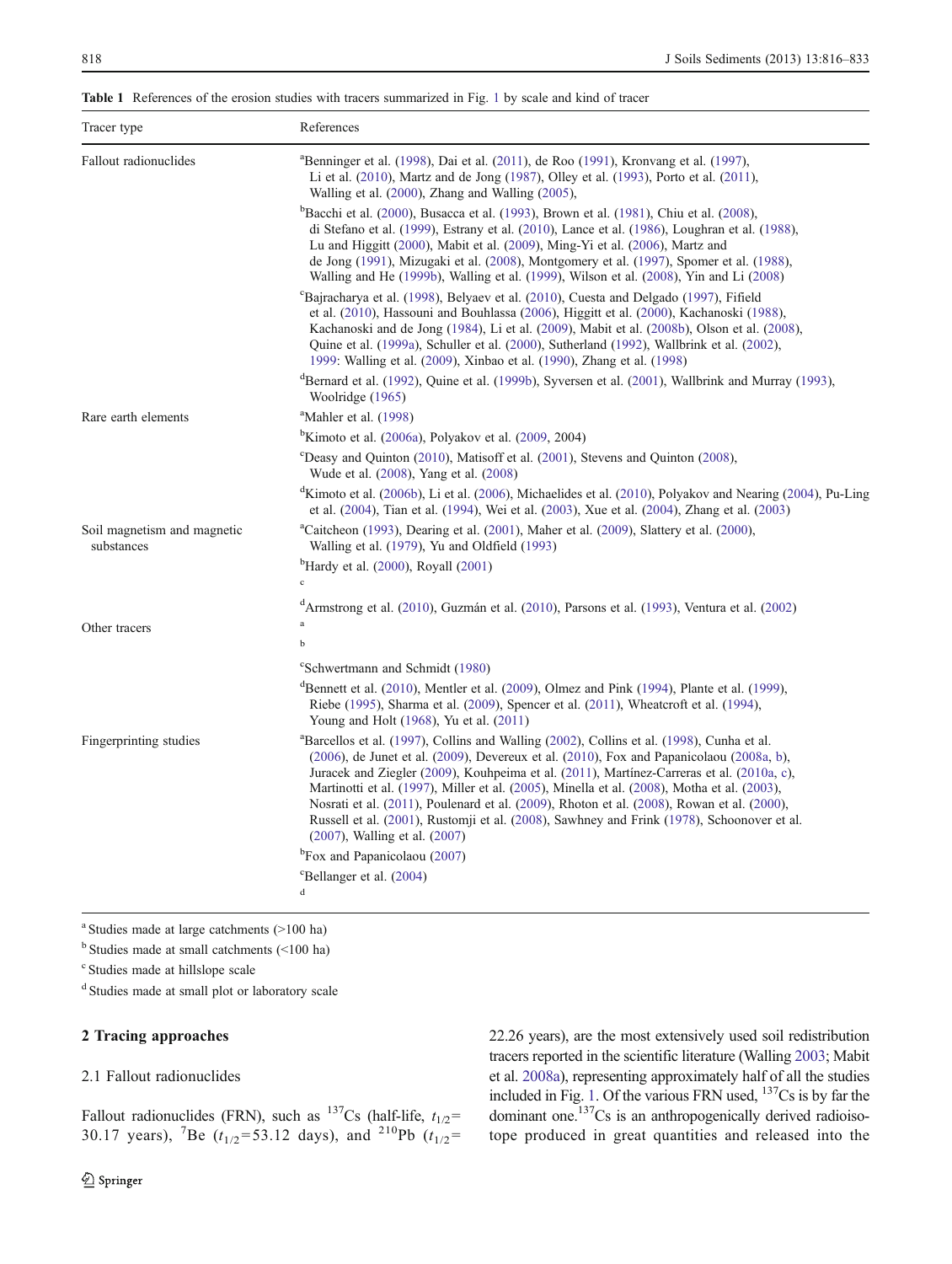stratosphere and globally distributed during the atmospheric testing of thermonuclear weapons from the mid-1950s to the 1960s. Fallout of  $137$ Cs began in 1954, peaked in the 1960s after moratoriums on testing and the Test Ban Treaty signed in 1963, and fell to almost zero levels by the 1980s. Locally, additional <sup>137</sup>Cs was released by the Chernobyl nuclear power plant accident in 1986, adding a second spike. This radioisotope has been used in a wide variety of depositional environments to determine erosion and sedimentation rates for medium time scales (tens of years) across a broad range of spatial scales: from hillslope (e.g. Wallbrink and Murray [1993](#page-16-0)) and small catchment (e.g. Higgitt et al. [2000](#page-13-0)) to large basins (e.g. de Roo [1991](#page-13-0)). By combining field measurements with model analysis, 137Cs has also been used to determine rates of water and tillage erosion (e.g. Quine et al. [1999a](#page-15-0)) or to differentiate between surface, subsurface and stream bank sources (Li et al. [2003](#page-14-0); Zhang and Walling [2005](#page-17-0)). Two other radionuclides have been tested and validated: <sup>210</sup>Pb to provide longer-term estimates (approx. 100 years) of soil redistribution magnitudes (e.g. Walling and He [1999b](#page-16-0)), and more recently, <sup>7</sup>Be to estimate short-term erosion and sedimentation rates (e.g. Walling et al. [1999](#page-16-0)). <sup>210</sup>Pb is a naturally occurring product of the <sup>238</sup>U decay series derived from the decay of gaseous  $222$ Rn, the daughter of  $226$ Ra.  $226$ Ra exists naturally in soils and rocks and decays in situ to generate <sup>210</sup>Pb. This is termed supported <sup>210</sup>Pb and is in equilibrium with the amount of  $226$ Ra in soils. The  $210$ Pb used as a soil erosion tracer is unsupported <sup>210</sup>Pb (<sup>210</sup>Pb<sub>ex</sub>) and reaches the soil as fallout, as a result of the diffusion of small amounts of  $^{222}$ Rn to the atmosphere. <sup>7</sup>Be is a naturally occurring cosmogenic radionuclide produced in the stratosphere and troposphere as a result of nitrogen and oxygen spallation and subsequently deposited as fallout.

These three FRN have a strong affinity to fine soil particles and are mostly mobilized and transported by physical processes such as water, tillage, and wind erosion (Mabit et al. [2008a\)](#page-14-0). In fact, for using an FRN as a soil erosion tracer it is important that it has a specific environmental behaviour including chemical stability and a limited mobility in soil environments. For example, ceasium is the most electropositive and the most alkaline element among alkali metals. Therefore, after its deposition at the soil surface it is rapidly and strongly adsorbed on the cation exchange sites of fine soil particles (clay and organic particles) and can thus be considered as being essentially non-exchangeable (Davis [1963](#page-13-0); Lomenick and Tamura [1965](#page-14-0); Ritchie and McHenry [1990](#page-15-0)). The  $^{137}Cs$ intercepted by the plant canopy can be transferred to the soil via wash-off and the biological uptake from soils by vegetation can be considered negligible (Dahlman et al. [1975](#page-13-0)). If adsorbed by the vegetation, the  $137Cs$  is released to soils when the vegetation dies and decays (Davis [1963;](#page-13-0) Rogowski and Tamura [1970a;](#page-15-0) [b](#page-15-0); Dahlman et al. [1975](#page-13-0)). Therefore, lateral redistribution of  $137Cs$  in soils by biological and chemical processes is insignificant in comparison with the movement

of  $137Cs$  by physical processes, i.e. erosion and transport by water and wind (Ritchie and McHenry [1990](#page-15-0)). For these reasons, and since <sup>137</sup>Cs fallout was relatively uniformly distributed across the landscape and strongly adsorbed by soil particles, it has been used worldwide under various agrienvironmental conditions as a soil tracer for studying the physical processes of erosion and sedimentation and to provide quantitative information on their rates and spatial patterns (e.g. Mabit et al. [2008a](#page-14-0); Ritchie and Ritchie [2008\)](#page-15-0).

In addition to these three main FRN  $(^{137}Cs$ , <sup>7</sup>Be, and  $^{210}Pb_{ex}$ ) already present into the soil, other radionuclides that have been used as erosion tracers include <sup>59</sup>Fe ( $t_{1/2}$ = 44.51 days; e.g. Woolridge [1965](#page-16-0)) and <sup>134</sup>Cs ( $t_{1/2}$ =2.06 years; e.g. Syversen et al. [2001\)](#page-16-0). These two radionuclides were incorporated into small controlled experimental areas (points and lines of 1.5 m in a bare area and a tilled plot of 225 m<sup>2</sup>, respectively) as a liquid solution, providing a usable method for tracing surface soil movement at a small scale for local investigations.

The determination of erosion and/or sedimentation rates in the landscape is based on: (a) the determination of the reference inventory of the radionuclide in stable and undisturbed locations (sites such as flat permanent pastures or forests reflecting the original fallout input, without erosion and/or deposition processes) and (b) the comparison of this undisturbed tracer inventory and its vertical distribution to the investigated disturbed soil profile. This inventory is periodically replenished in the case of <sup>7</sup>Be and <sup>210</sup>Pb<sub>ex</sub>. In the case of  $137$ Cs fallout, the inventory decreases according to its radioactive decay. Figure [2](#page-4-0) illustrates the typical distribution of the areal activity of the various FRN in reference sites (undisturbed soil) and cultivated sites exhibiting deposition or erosion. In undisturbed areas,  $137$ Cs and  $210$ Pb<sub>ex</sub> are distributed mostly in the first 10 cm of the soil, with the highest concentration close to the surface and quickly diminishing with depth. This reflects the existence of downward migration due to soil processes, such as bioturbation or preferential water flow. Because of its short half-life,  $7Be$  is only found in the first few centimetres of the topsoil. When applied to the soil surface as a solution in short-term experiments, the radionuclides are mostly concentrated in the top 2–4 cm of the soil (e.g. Syversen et al. [2001\)](#page-16-0).

The first step in using the FRN approach is to select a representative reference site as close as possible to the study area and to determine a sufficient number of samples to include the uncertainty linked to the spatial variability of the initial fallout. To avoid bias of the FRN reference level, a repeated-sampling concept can be applied. It requires two sets of samples and use of point-specific values, the FRN inventories of the first set of samples being considered as the reference levels (e.g. for  $137$ Cs see Tiessen et al. [2009;](#page-16-0) Li et al. [2011\)](#page-14-0). Because of the mechanisms regulating fallout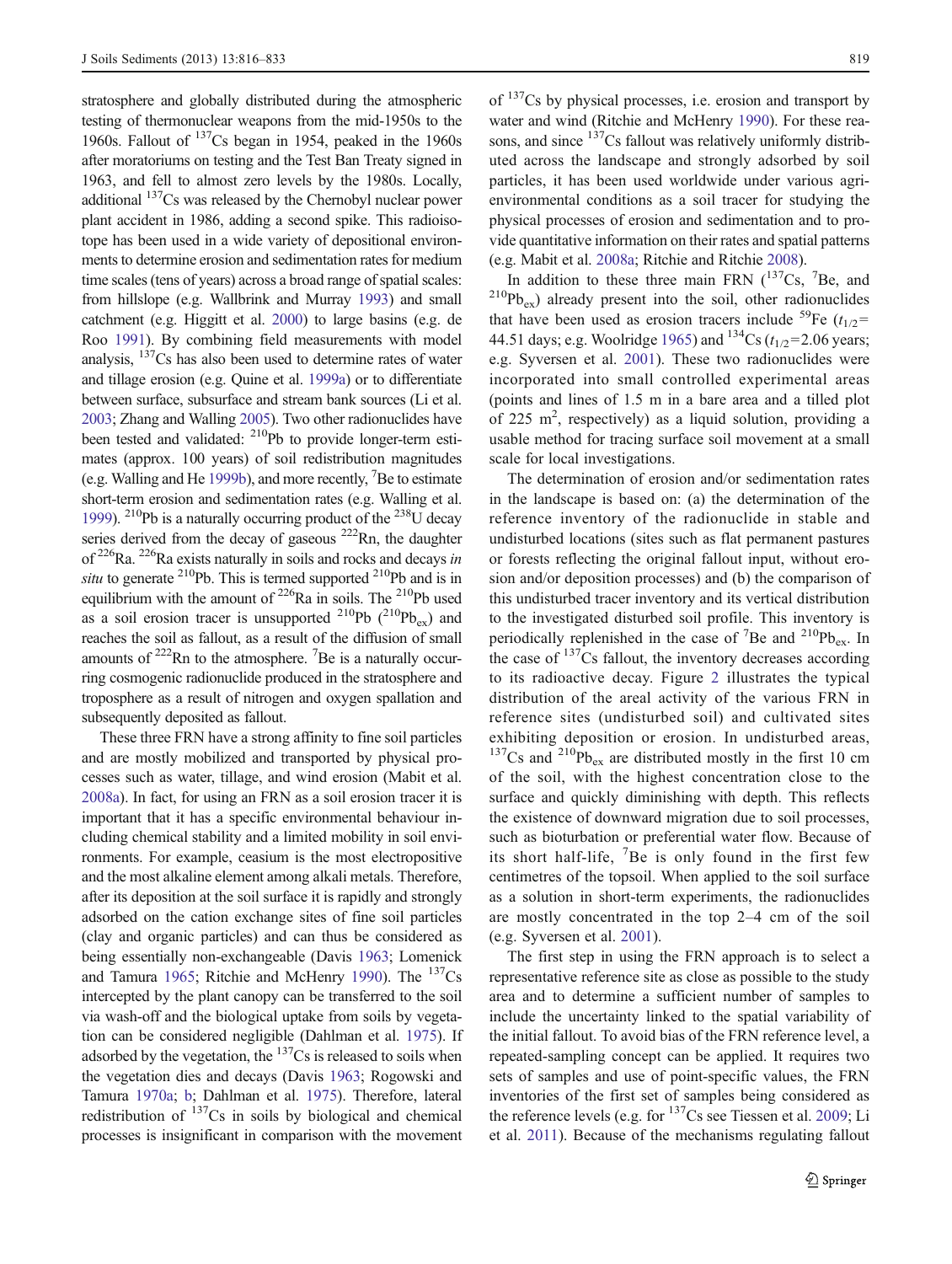<span id="page-4-0"></span>

(MBM 1).

**Fig. 2** Typical depth distributions of Fallout radionuclides (from *left* to *right*: <sup>137</sup>Cs, <sup>210</sup>Pb<sub>ex</sub>, and <sup>7</sup>Be) in an undisturbed (**a**) and a cultivated (b) eroded soil in Morocco. NB: The uncertainty of the measured mass

activity of each radioisotope is expressed at 2σ (adapted from Mabit et al. [2008a](#page-14-0), published with the permission of Elsevier 2012)

distribution, the concentration of these tracers in reference areas is subjected to spatial variability at global, regional, field and plot scales. Sutherland ([1991,](#page-16-0) [1996](#page-16-0)) suggested that in undisturbed areas, approximately 10 sampling points will usually be necessary to provide an accurate estimate for the reference inventory. In investigated cultivated areas, the number of samples taken to determine inventory values varied widely from a few cores per hillslope transect (e.g. Cuesta and Delgado [1997\)](#page-13-0) to up to 60 on agricultural fields (Owens and Walling [1996\)](#page-15-0), and between 68 and 80 in small catchments (Ritchie et al. [2009](#page-15-0) and Wallbrink et al. [2002,](#page-16-0) respectively). Soil samples are usually collected to a depth (usually 50–60 cm) sufficient to measure the total content of radionuclides present in the profile and are often subdivided into regular depth increments (usually 5–10 cm in cultivated area; 2.5 or 5 cm in the case of the reference site) to obtain the radionuclide's vertical distribution.

Typically the amount of a specific radionuclide within the soil profile is quantified in mass activity (Bqkg<sup>-1</sup>) or areal activity  $(Bqm^{-2})$  using gamma spectroscopy.

The next step is to translate the radiotracer areal activities into erosion or sedimentation rates  $(tha^{-1}year^{-1})$  using appropriate theoretical conversion models. These models are formulated for both cultivated and uncultivated soils, for each FRN  $(^{137}Cs$ ,  $^{210}Pb_{ex}$ , and  $^{7}Be$ ), and are associated with a userfriendly software for their implementation (Walling et al. [2002\)](#page-16-0). The election of the model and the assumptions made in its calibration have a direct impact on the soil redistribution magnitude obtained (Walling and He [1999a\)](#page-16-0). As an example, the 137Cs conversion models are summarized in Table [2.](#page-5-0) One of the most widely used models is the Mass Balance Model

$$
\frac{dA(t)}{dt} = I(t) - \left(\lambda + \frac{R}{d}\right)A(t) \tag{1}
$$

Where t is time since start of  $137Cs$  accumulation,  $A(t)$  is cumulative activity per unit area,  $R$  is erosion rate,  $d$  is cumulative mass representing average plough depth,  $\lambda$  is a decay constant for  $137Cs$ , and  $I(t)$  is an annual deposition flux at time  $t$ .

The results obtained with the MBM 2 model (see Table [2](#page-5-0)) are likely to be more realistic than those provided by the simplified MBM 1. The results obtained with the MBM 2 involve additional parameters that take into account several specificities of  $137$ Cs that improve the precision of the soil loss assessment as compared to real measured erosion rates (e.g. Fulajtar [2000\)](#page-13-0). However, in order to use this model, some parameters (e.g. relaxation mass depth and the proportion of the annual  $137Cs$  input susceptible to removal by erosion) are more difficult to specify. The MBM 3 model (see Table [2](#page-5-0)) represents an important improvement over the other existing models because it takes into account the effects of tillage-induced soil movement processes which could lead to soil loss rates as high as those by water erosion (see Li et al. [2007](#page-14-0)). However, the advanced models (MBM 2 and 3) can only be used for individual downslope transects. By using one of the conversion models in Table [2](#page-5-0) it is possible to obtain point values of erosion or sedimentation rates from punctual <sup>137</sup>Cs activity levels, interpolate the data and create a soil redistribution map (Ritchie et al. [2009](#page-15-0))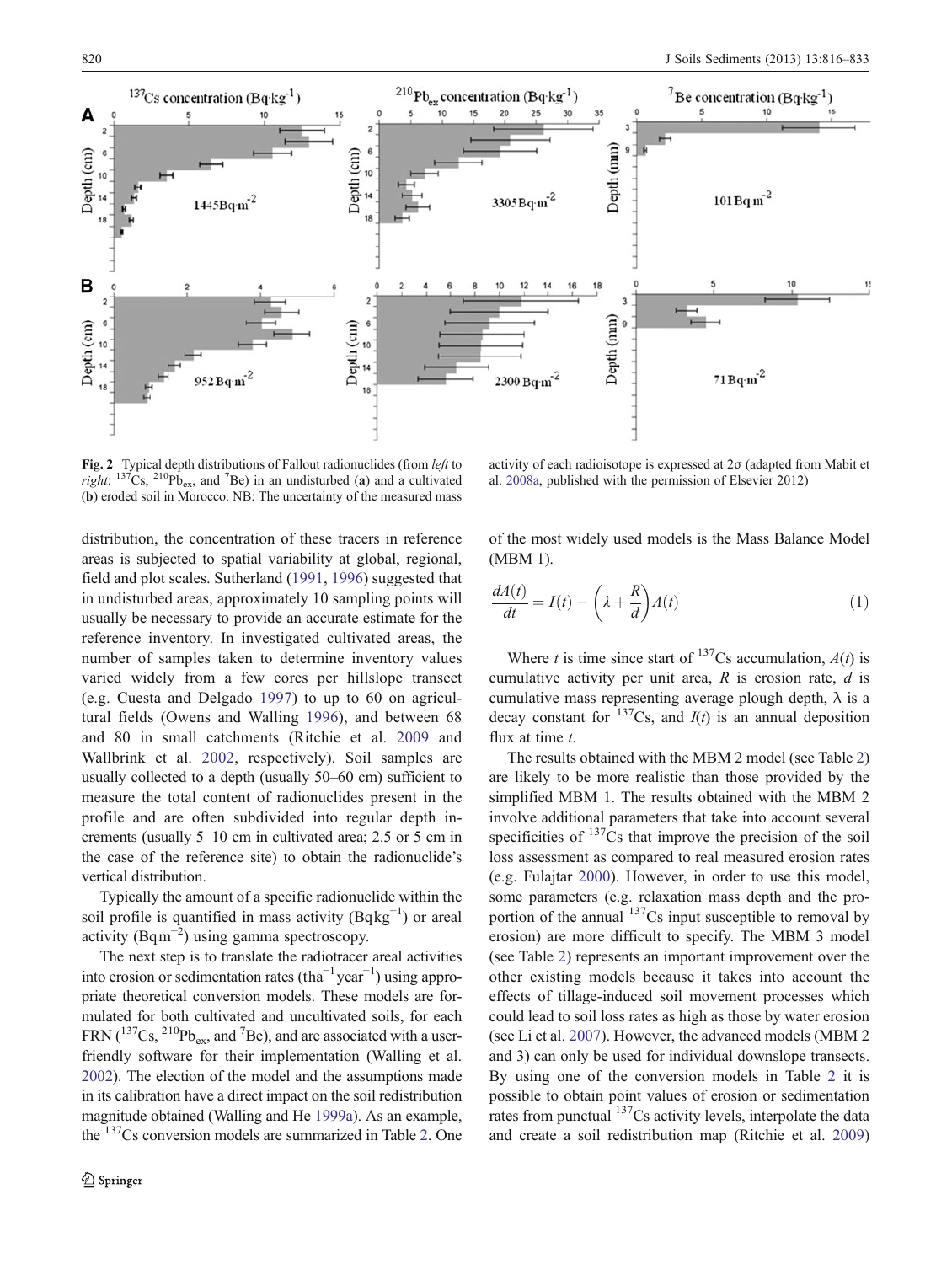| Model                                                     | Approach                                                                                                                                                                                                 |  |  |  |  |
|-----------------------------------------------------------|----------------------------------------------------------------------------------------------------------------------------------------------------------------------------------------------------------|--|--|--|--|
| Empirical relationship <sup>a, b</sup>                    | Empirical measurements from plots measurements.                                                                                                                                                          |  |  |  |  |
| Proportional model <sup>a</sup>                           | Assume complete mixing of $137Cs$ in the plow layer. Soil loss is proportional<br>to $137$ Cs loss since the beginning of accumulation.                                                                  |  |  |  |  |
| Mass balance model (MBM $1$ ) <sup>a</sup>                | It models the change of $^{137}Cs$ in soil profile due to time changes in $^{137}Cs$ inputs,<br>losses due to erosion and incorporation of soils without <sup>137</sup> Cs from<br>below the plow layer. |  |  |  |  |
| Profile distribution model <sup>b</sup>                   | Assuming a given shape of the $137$ Cs profile distribution with depth<br>in undisturbed soil.                                                                                                           |  |  |  |  |
| Refined mass balance model (MBM 2) <sup>a</sup>           | Including also the removal of freshly deposited $137$ Cs before cultivation and<br>grain size selectivity associated with sediment mobilization and transport.                                           |  |  |  |  |
| Mass balance model including tillage (MBM 3) <sup>a</sup> | It is a mass balance model including soil redistribution caused by tillage.                                                                                                                              |  |  |  |  |
| Diffusion and migration model <sup>b</sup>                | It includes the redistribution of $137Cs$ into the soil trough diffusion<br>and migration processes.                                                                                                     |  |  |  |  |

<span id="page-5-0"></span>**Table 2** Review of models for estimating erosion rates from  $137$ Cs measurements from models requiring a lower number of information (less parameters) to be used (upper part of the Table) to those requiring more information (more parameters), to be used (lower part of the Table)

<sup>a</sup> Applicable to cultivated soils

<sup>b</sup> Applicable to undisturbed soils

and/or average the values in homogeneous areas and establish a full sediment budget (Wallbrink et al. [2002](#page-16-0)). Complementary and in-depth information about the different FRN conversion models and their parameters have been recently provided by Walling et al. ([2011\)](#page-16-0).

Recently, other radioisotopic soil tracers have attracted the attention of the research community, for example plutonium isotopes (Everett et al. [2008](#page-13-0); Tims et al. [2010;](#page-16-0) Hoo et al. [2011;](#page-14-0) Ketterer et al. [2011\)](#page-14-0), such as  $^{239}$ Pu ( $t_{1/2}$ = 24110 years) and <sup>240</sup>Pu ( $t_{1/2}$ =6561 years), which are alpha emitters and originated from nuclear weapon test fallout like  $137Cs$ . Their main advantage over other FRN is the long half-life of  $^{239}$ Pu and  $^{240}$ Pu, which ensures their long-term availability to be used as tracers for environmental purposes. However, they do have limitations, such as the need for acquisition of accurate detection.

#### 2.2 Rare earth elements

Rare earth elements (REE) represent approximately 13 % of tracer studies found in Fig. [1](#page-1-0) and provide a good example of the issues that can arise when developing the use of a specific tracer in water erosion studies for different soils and different scales. This approach relies on REE being incorporated into the soil prior to the experiment, and the determination of the concentration in the soil and sediment after a period, from weeks (e.g. Zhang et al. [2003](#page-17-0)) to years (e.g. Kimoto et al. [2006a\)](#page-14-0).

There are many small-scale studies using REE as tracers, including: at the flume scale to study detachment and deposition processes (e.g. Michaelides et al. [2010\)](#page-14-0) and rill erosion processes (e.g. Lei et al. [2006\)](#page-14-0); at the plot scale (e.g. Tian et al. [1994\)](#page-16-0) to study the impact of different topographical positions on soil erosion under simulated rainfall; and at the hillslope scale (e.g. Deasy and Quinton [2010](#page-13-0)) or the small catchment scale (e.g. Polyakov et al. [2004](#page-15-0), [2009\)](#page-15-0). Deasy and Quinton [\(2010\)](#page-13-0) tagged only the upper millimetres of undisturbed soil in short-term experiments. They used three REEs to tag upper, mid and downslope hillslope areas with a length varying from 66 to 99 m. Within these hillslopes a fourth tracer was used to tag the soil in the tractor wheel marks. They showed after three rainfall events that the upslope area was the most eroding area of the hillslope, while the wheel tracks acted mainly as conduits for sediment transport. Polyakov et al. ([2004](#page-15-0)) divided a 0.68-ha catchment into geomorphological homogeneous areas and tagged each one using a different REE. The sampling density used in this study was 94 sampling points over 6,800 m2 , each of which comprised 30 sub-samples taken in a 2-m radius around the sample point. Using sediment samples from different rainfall events and soil samples taken from the upper 30 mm of soil, the authors studied sediment redistribution and sediment budgets within the catchment for a period of approximately 5 months. Kimoto et al. ([2006a](#page-14-0)) followed a similar approach in the same agricultural catchment to obtain sediment redistribution and sediment budgets for the different geomorphological units of the catchment. However, they point out that just the upper millimetre of the soil was tagged and therefore was suitable only for short-term studies as the tagged soil layer may be rapidly eroded. REE can also be used at larger spatial erosion scales, such as studying the sediment transport in a karst area in which a lanthanide-labelled clay was deployed (Mahler et al. [1998\)](#page-14-0).

REE can be detected at very low concentrations (up to parts per billion) using neutron activation analysis (INAA, e.g. Orvini et al. [2000](#page-15-0)) or by inductively coupled plasma-mass spectrometry (ICP-MS) after acid extraction (Zhang et al.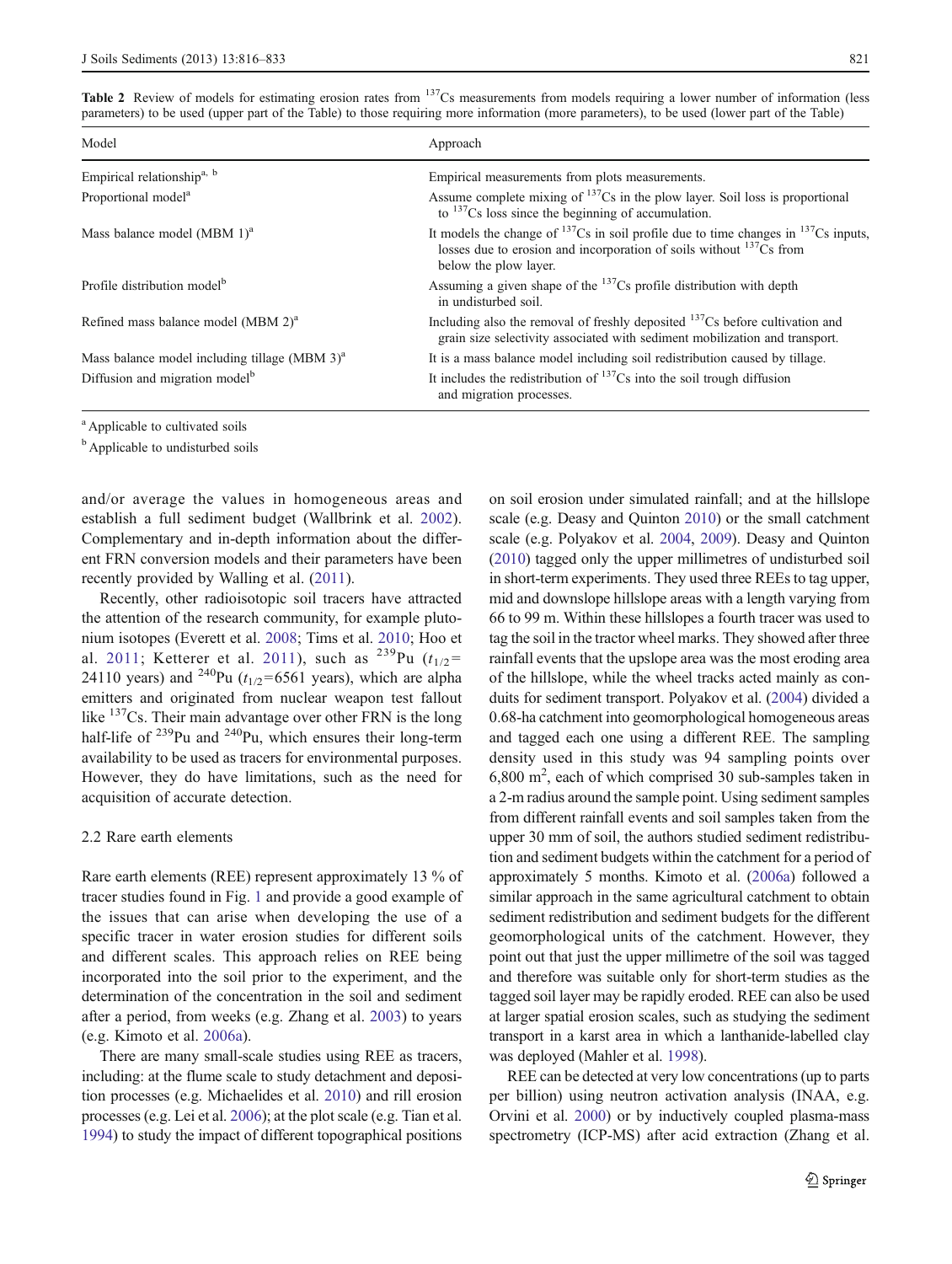[2001\)](#page-17-0). The majority of the REE studies use ICP-MS with a similar acid extraction procedure, most of them following the method of Zhang et al. ([2001](#page-17-0)), although some use a slightly modified procedure (e.g. Deasy and Quinton [2010](#page-13-0)).

To convert REE concentrations into erosion and deposition rates, conversion models (equations) are necessary. Polyakov and Nearing [\(2004](#page-15-0)) confirmed the validity of the formulas through an indoor-flume experiment using simulated rainfall over a uniform slope of  $4 \text{ m} \times 4 \text{ m}$  divided in segments and tagged with different REE. By sampling the soil surface and the sediment measured at the outlet of the flume and determining the REE concentration before and after each rainfall simulation, they were able to determine erosion and sedimentation rates along the flume slope as well as sediment source during the simulations. The amount of sediment delivered from segment  $_i$  to the flume outlet in the time-step  $_j(L_i^j)$ , can be calculated as:

$$
L_i^j = T^j \frac{CC_i^j}{O_i} \tag{2}
$$

Where  $_i$  is the tracer or segment index,  $_i$  is the time-step index,  $T<sup>j</sup>$  is the total mass of the sediment delivered at the flume outlet during time-step  $_i$ , and  $O_i$  is the original average concentration of the tracer for segment  $_i$ . REE concentration  $CC_i^j$  is obtained as the result of correcting the direct ICP-MS measurements for soil background and the extraction efficiency of each element. Eq. (2) can be rearranged to determine a ratio of sediment discharged to that originated from each segment  $_i$  during time  $_j$ ,  $R_i^j$ :

$$
R_i^j = \frac{CC_i^j}{O_i} = \frac{L_i^j}{T^j}
$$
\n<sup>(3)</sup>

The sum of the sediment ratio for each segment gives the overall sediment ratio, defined as the ratio between the amount of sediment delivered to the outlet and the amount of sediment generated on hillslopes, for the whole flume at each time step. This should be equal to 1 if the tracer is completely recovered. Weighting each  $R_i^j$  for the sediment mass delivered at each time step  $_i$ , it is possible to determine the sediment ratio for the whole rainfall simulation. Zhang et al. ([2003\)](#page-17-0) also determined erosion and sedimentation rates at a given flume position comparing erosion rates calculated from REE concentrations in surface soil samples taken before and after six rainfall simulations with determinations of sediment loss based on high resolution scanning of the soil surface at the same time intervals. The close agreement between the approaches and R values close to 1 demonstrated the applicability of the REE method in laboratory experiments, which then led to its successful use at the field scale (e.g., Polyakov et al. [2004\)](#page-15-0). In addition, by analysing sediment collected at the end of flume during the

simulations for REE, it was possible to provide information on changing sediment sources during the simulations.

There are some other concerns that need to be addressed regarding the use of REE as tracers. Several studies have explored methods of incorporating these tracers into the soil and the selectivity of their binding to different aggregate sizes, all of them using REE in their oxide forms. Zhang et al. ([2001\)](#page-17-0) found that the best way to incorporate these tracers into the soil was by serial dilutions with dried soil sieved to 6 mm and pre-wetted with deionised water to approximately 15 % water content. When applied in larger field experiments, the application methods varied: spreading incubated tagged soil on the surface followed by a light tillage, as done by Polyakov et al. [\(2004](#page-15-0)) in a small agricultural catchment; spreading the tagged soil on the surface followed by water spray to improve binding to soil aggregates (e.g. Polyakov et al. [2009](#page-15-0)); excavating soil pits and refilling with tagged soil in selected areas of a hillslope (e.g. Yang et al. [2008\)](#page-17-0); spraying as water solution in wheel track areas along a hillslope (e.g. Deasy and Quinton [2010](#page-13-0)); or by mixing REE with sand before spreading (e.g. Stevens and Quinton [2008](#page-16-0)). In all the cases, the interpretation and analysis of the experimental measurements were conditioned by the initial distribution of the tracer along the soil profile, which was restricted to the upper few millimetres in the case of surface applications of Polyakov et al. [\(2009](#page-15-0)) and Deasy and Quinton [\(2010\)](#page-13-0), and deeper in the case of Polyakov et al. [\(2004\)](#page-15-0).

The second consideration is the selectivity in REE binding to soil aggregates of different sizes. Zhang et al. [\(2001](#page-17-0)) determined the concentration of five REE in tagged soil aggregates separated by wet sieving. The soil used was well-structured silt-loam soil and the results in Fig. [3](#page-7-0) suggest a more or less homogeneous distribution along different aggregate sizes. These results support the assumption of non-selective binding among the soil aggregates used in the calculations of tracer erosion rates made in experiments using REE on these kinds of soils (e.g. Zhang et al. [2003;](#page-17-0) Polyakov and Nearing [2004\)](#page-15-0). However, this assumption of non-selective binding to different soil aggregates is not always achieved, as in Kimoto et al. ([2006b\)](#page-14-0), who made a similar analysis using the same five REE in a coarsetextured soil in a semi-arid area. Table [3](#page-7-0) shows the trend towards an increased concentration in the finer aggregate sizes. Kimoto et al. ([2006b\)](#page-14-0) explained this trend as a function of the higher clay content of the finer aggregate sizes, which provide the chemically active clay surfaces to which the REE bind. They suggest that in situations where selective binding takes place, the REE analysis should be made by separating samples into sub-samples of aggregate sizes that present homogeneous binding of REE—which increases the time, cost and complexity of the analysis—and including those differences in the calculations of soil erosion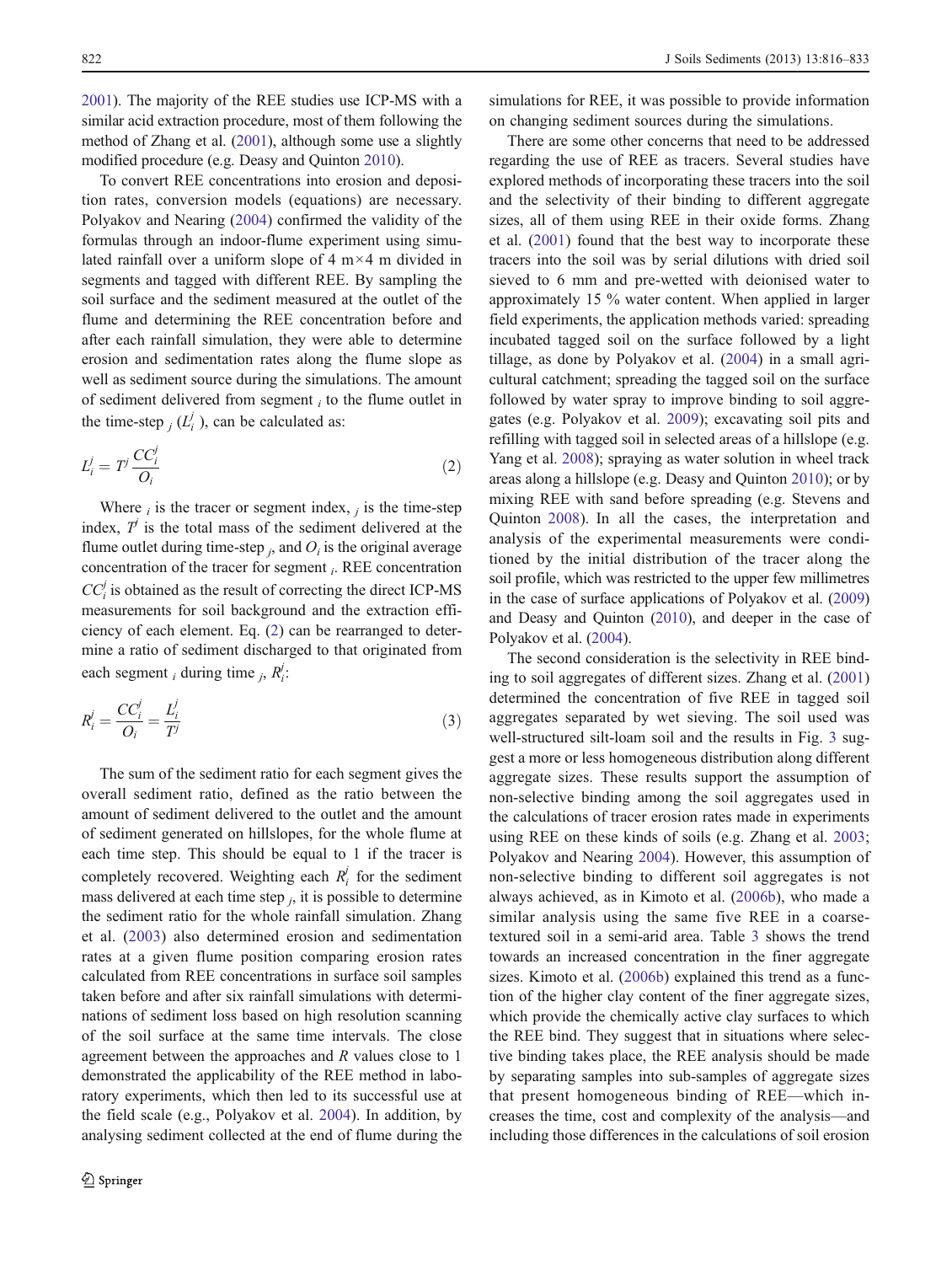<span id="page-7-0"></span>Fig. 3 Total extractable rare earth element (REE) concentrations of the tagged REE-tagged soil (whole) and individual aggregate size groups after sieving (adapted from Zhang et al. [2001,](#page-17-0) published with the permission of Soil Science Society of America 2012)



rates. Alternatively, the tagged soil that is applied to the soil surface may be separated by size fractions prior to field application so that each size fraction may be incubated with the same, desired concentration of REE (Polyakov et al.

Table 3 Total extractable REE concentrations of the REE-tagged soil and individual aggregate size groups after sieving (adapted from Kimoto et al. [2006b](#page-14-0), published with the permission of Elsevier 2012)

| Particle size group | Particle size (mm) | Ratio        |       |      |       |       |                  |       |      |      |       |  |  |
|---------------------|--------------------|--------------|-------|------|-------|-------|------------------|-------|------|------|-------|--|--|
|                     |                    | Kendall area |       |      |       |       | Lucky Hills area |       |      |      |       |  |  |
|                     |                    | La           | Pr    | Nd   | Sm    | Gd    | La               | Pr    | Nd   | Sm   | Gd    |  |  |
| Group D             | $4.7 - 8.0$        | 2.5          | 1.9   | 7.1  | 2.1   | 5.8   | 2.1              | 1.4   | 4.3  | 3.1  | 5.5   |  |  |
| Group C             | $2.0 - 4.7$        | 4.2          | 4.0   | 8.6  | 5.0   | 11.9  | 4.0              | 2.8   | 7.6  | 6.6  | 10.3  |  |  |
|                     | $.7 - 2.0$         | 5.8          | 6.7   | 11.5 | 8.6   | 23.1  | 4.4              | 3.0   | 9.7  | 9.0  | 14.2  |  |  |
|                     | $3 - 7$            | 7.4          | 9.2   | 15.3 | 12.4  | 31.5  | 4.4              | 3.3   | 10.0 | 10.6 | 16.4  |  |  |
| Group B             | $.18 - .3$         | 5.7          | 7.2   | 11.7 | 10.1  | 23.3  | 7.0              | 5.2   | 15.4 | 17.0 | 24.9  |  |  |
|                     | $.09 - .18$        | 6.7          | 9.0   | 14.0 | 12.4  | 31.3  | 8.5              | 7.2   | 15.3 | 19.7 | 30.2  |  |  |
| Group A             | $.04 - .09$        | 33.0         | 51.6  | 43.9 | 47.5  | 126.3 | 19.3             | 18.1  | 27.7 | 34.8 | 60.9  |  |  |
|                     | $.02 - .04$        | 96.9         | 110.3 | 77.3 | 103.2 | 234.4 | 55.1             | 55.8  | 53.1 | 50.6 | 131.5 |  |  |
|                     | $.01 - .02$        | 95.7         | 103.1 | 76.0 | 77.9  | 215.8 | 49.3             | 104.9 | 50.4 | 39.3 | 173.2 |  |  |
|                     | < 01               | 41.0         | 47.3  | 35.3 | 24.1  | 66.5  | 50.3             | 54.0  | 40.8 | 26.3 | 96.5  |  |  |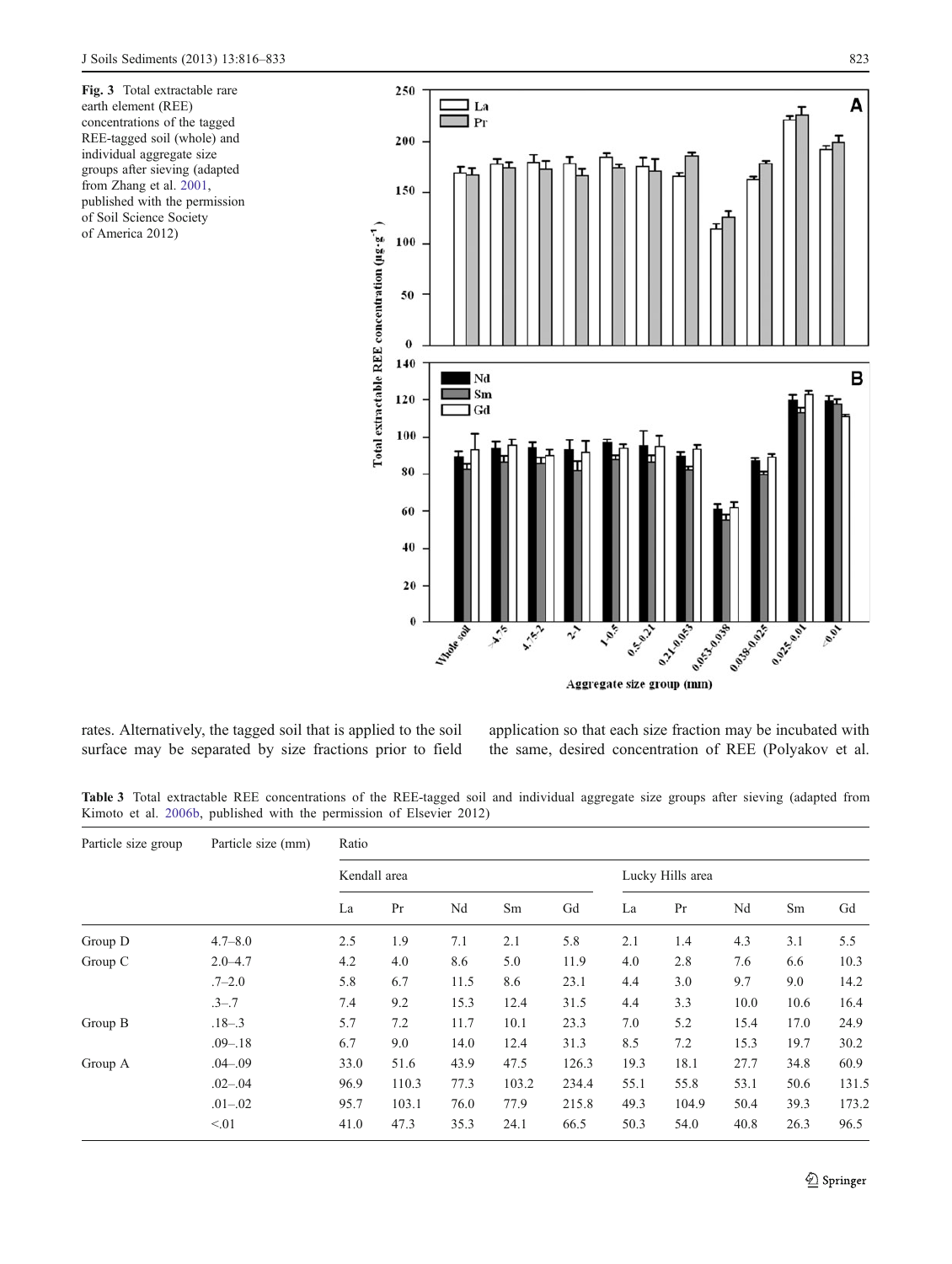[2009\)](#page-15-0). Soil losses would be overestimated in these situations of preferential binding and selective transport of different aggregate sizes. Therefore, it is important to determine this selectiveness by comparing aggregate distributions of tagged and untagged soils and textural class of sediment. The studies of Zhang et al. ([2001\)](#page-17-0) and Kimoto et al. [\(2006b](#page-14-0)) also demonstrated that, as expected, due to their strong binding to soil particles, REE was not leached in soil column experiments.

# 2.3 Soil magnetism and magnetic substances

Magnetic tracing studies refer to approaches using magnetic properties in two different ways. One discriminates sediment sources through the natural magnetic properties of soil constituents (e.g. Dearing et al. [2001](#page-13-0)), and the other approach uses magnetic tracing substances, incorporating them into the soil and measuring their concentration and distribution in soil and sediment before and after an experiment. Table 4 summarizes some of these magnetic properties measured in both kinds of studies, which are based on measuring the magnetization of the sample under different magnetic fields. It is beyond the scope of this review to provide a thorough discussion of the magnetic properties of minerals, but a good introduction can be found in several texts (e.g. Maher [2007\)](#page-14-0).

For source discrimination, soil and sediment processing is similar to that described in the fingerprinting approach (see below), as it is based on the use of magnetic properties naturally present in soils materials. Magnetic properties of soil mineral constituents, especially iron oxides (magnetite, maghemite, hematite, goethite and pyrrohite), allow for the discrimination of different types of soil. Bias introduced by selective transport is a major concern and has been addressed by processing the samples and analysing only the material most likely to be transported. For example, Slattery et al. [\(2000\)](#page-16-0) analysed material screened to  $\leq 63 \mu$ m, because in their

6.2  $\text{km}^2$  English study catchment there was no evidence of suspended sediment of a larger size. Maher et al. ([2009](#page-14-0)) analysed the medium sand fraction between 250 and 355 μm, because this was best suited for the transport processes in their study of tropical sediment provenance in NE Australia. On other occasions, the sample has been divided into sand, clay and silt fractions, as in Yu and Oldfield's [\(1993\)](#page-17-0) sediment source study for a reservoir in Spain. It is also possible to correct the bias by specific surface or empirical functions, as in the case of the fingerprinting studies described in the next section. The interpretation of magnetic fingerprinting has relied on a variety of statistical approaches, from full un-mixing models (e.g. Yu and Oldfield [1993;](#page-17-0) Slattery et al. [2000](#page-16-0)) and to alternative approaches such as cluster analysis (e.g. Maher et al. [2009\)](#page-14-0).

The second main approach is the incorporation of a magnetic tracer to the soil, whose concentration can be determined from measurements of its magnetic properties. In the case of incorporated magnetic tracers, these studies have been made at small scales (from 1 to  $522 \text{ m}^2$ ). Parsons et al. ([1993\)](#page-15-0) applied crushed magnetite in selected transects perpendicular to the longitudinal slope on a 18 m wide $\times$ 29 m long plot during rainfall simulations to study interrill sediment transport, noticing potential problems due to the different density of the tracer compared to soil aggregates. Ventura et al. [\(2002](#page-16-0)) applied magnetic beads which were encased in resin over the soil surface to study detachment and deposition on a  $4-m^2$  plot under simulated rainfall. The magnetic tracer allowed the identification of net detachment and deposition areas. However, the quantification of erosion rates would need a wider range of sizes and densities of the tracer as a preferential sediment sorting was observed, which enriched the tracer concentration in the sediment. Hu et al. ([2011](#page-14-0)) identified areas of deposition or detachment using simulated rainfall and inflow experiments to simulate the interrill and rill components of soil erosion. For that purpose, they developed five combinations of fine soil,

| <b>Table 4</b> Summary of magnetic soil properties measured in erosion tracers in soils |  |  |  |  |  |  |
|-----------------------------------------------------------------------------------------|--|--|--|--|--|--|
|                                                                                         |  |  |  |  |  |  |

| Magnetic susceptibility is the ratio between the magnetization of the material<br>and the magnetic field strength under which is measured. In this case<br>at low frequency $(0.47 \text{ kHz})$                                                                                                                                                                                  |  |  |  |  |
|-----------------------------------------------------------------------------------------------------------------------------------------------------------------------------------------------------------------------------------------------------------------------------------------------------------------------------------------------------------------------------------|--|--|--|--|
|                                                                                                                                                                                                                                                                                                                                                                                   |  |  |  |  |
| Magnetic susceptibility at high frequency (4.7 kHz)                                                                                                                                                                                                                                                                                                                               |  |  |  |  |
| Isothermal remanent magnetization is the remanence left in the sample after<br>a steady field $(1-1000$ mT) has been applied for a short time (e.g. 100 s)<br>and then switched off at a constant (isothermal) temperature, often room<br>temperature. It is classified depending on the strength of the field, e.g. soft<br>$(0-20$ mT), mid $(20-300$ mT), hard $(300-1000$ mT) |  |  |  |  |
| It is the maximum IRM                                                                                                                                                                                                                                                                                                                                                             |  |  |  |  |
| Magnetization acquired by the combined effects of a large alternating<br>field and a small DC field                                                                                                                                                                                                                                                                               |  |  |  |  |
|                                                                                                                                                                                                                                                                                                                                                                                   |  |  |  |  |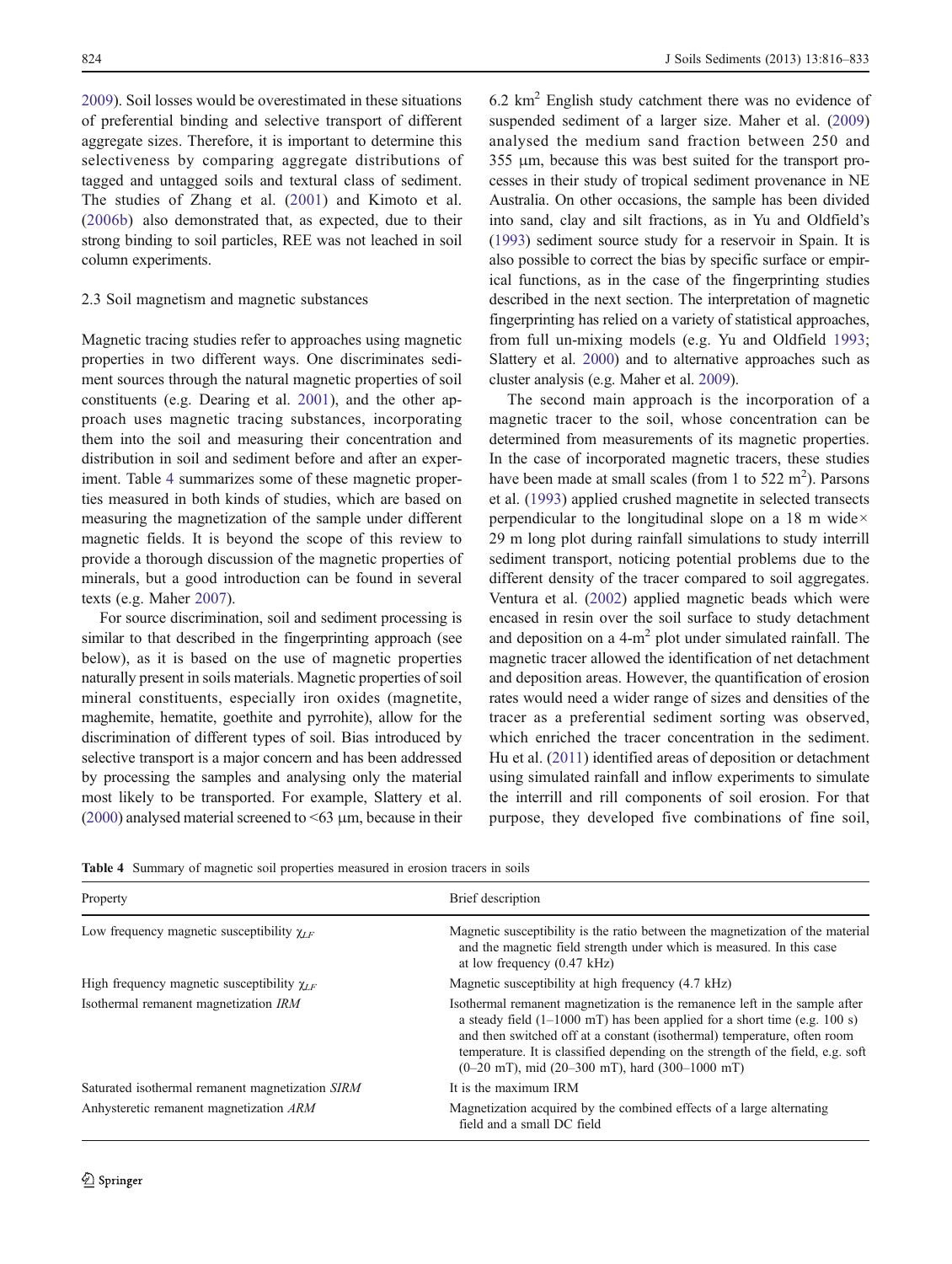magnetic powder and fly ash with cement or bentonite, three of which could not move in phase with soil. Most of these studies measured the magnetic susceptibility of soils  $(m^3kg^{-1})$ , which can be determined in the laboratory or directly in the field.

Guzmán et al. [\(2010](#page-13-0)) used silt-sized magnetite mixed by serial dilutions with four different soils. They carried out rainfall simulations in 1  $m<sup>2</sup>$  boxes to study the behaviour of the magnetite as an estimator of soil losses, measuring the variations of magnetic susceptibility before and after the simulations. This approach identified the need to correct for differences in soil bulk density after the simulations and the selective transport of the finer soil fraction that tended to be enriched in tracer using:

$$
\Delta \chi = \left[ \left( \frac{\chi_0 - \chi_f}{\chi_0} \right) - \left( \frac{\chi_0 - \chi_0 f_c}{\chi_0} \right) \right] \frac{1}{f_s} \tag{4}
$$

Where  $\chi_o$  and  $\chi_f$  are the net magnetic susceptibility of the soil before and after the rainfall simulation and  $f_s$  represents an increase of the magnetic susceptibility of the sediment compared to the original tagged soil due to the possibility of selectivity in the transport of the tracer with sediment.  $f_c$  is the ratio of the initial bulk density divided by the bulk density at the sampling time. One limitation of this model is the upper limit of  $f_c$ , is equal to one, which considers the decrease of bulk density of expansive soils after the rainfall. As with previous tracing approaches, magnetic tracers also require the use of a conversion model to calculate total soil losses, based on the assumption that losses of net magnetic susceptibility, and therefore, losses of the tracer are proportional to soil losses S:

$$
S = -\frac{w}{a} \Delta \chi \tag{5}
$$

Where  $w$  is the weight of the tagged layer before the simulations and  $a$  is the tagged area

A recent approach has been proposed by Armstrong et al. [\(2010\)](#page-12-0), who enhanced soil magnetic properties through intense and localized heating. This could be useful at small scales where areas do not present significant differences in natural magnetic properties. Magnetism is also commonly used as a tracer in the study of sediment dynamics following wildfire, as fire has been shown to enhance the magnetic signature of soil allowing for the discrimination between burnt and unburnt areas (e.g. Blake et al. [2006](#page-13-0)).

## 2.4 Other tracers

A final set of erosion tracer studies are those identified as "others", grouping alternative approaches that have been, or are being, developed as potential soil tracers. Most of them are preliminary studies at a small scale and found only in a few instances in the literature review.

Young and Holt [\(1968\)](#page-17-0) used fluorescent glass particles. Their bulk density (2.6 gcm<sup>-3</sup>) and size (44–125 µm) were similar to that of the soil mineral particles. They were observed with UV light after rainfall simulation experiments at plot scale (4 m $\times$ 10 m). Plante et al. [\(1999\)](#page-15-0) developed laboratory scale ceramic tracer spheres with a 13 % Dysprosium concentration that could be quantified using instrumental neutron activation analysis. Schwertmann and Schmidt [\(1980](#page-16-0)) described the use of Cu applied to the soil as fungicide as a tracer to determine long-term soil erosion in a way that resembles some of the early applications of  $137Cs$ . Another alternative has been the use of sediment material segregated by grain size and labelled with gold and silver after immersion in a solution with these elements; their concentration is then measured using instrumental neutron activation analysis (Olmez and Pink [1994](#page-15-0)). Wheatcroft et al. [\(1994\)](#page-16-0) used this approach in a preliminary study of sediment movement in Massachusetts Bay, USA. Sharma et al. ([2009\)](#page-16-0) presented preliminary results of a polymer microsphere tracer. Each microsphere was coded with a unique DNA sequence, of which there are essentially limitless combinations, and can be measured using real-time polymerase chain reactions. These polymers are also relatively short-lived, which can be an advantage in some experimental conditions. At the laboratory scale, Mentler et al. ([2009](#page-14-0)) presented the first results of the potential use of organophilic clays as sediment tracers in erosion studies, obtaining extraction efficiencies of about 85 %, and Spencer et al. ([2011\)](#page-16-0) presented the results of a field experiment using holmium-labelled montmorillonite to track fine sediment in urban water management systems.

#### 3 Fingerprinting studies

The second largest group of tracing studies in Fig. [1](#page-1-0) is grouped under the generic name of fingerprinting studies. These are discussed as a separate group because this approach is focused on identifying the source of sediments. These studies are based on comparing the composition, for a given set of soil properties (considered as natural tracers), of the sediment collected at the end of a catchment with the soil properties from different areas within the catchment. Using this approach, it is possible to identify what fraction of the lost sediment at the catchment outlet or deposition reservoir comes from each area of the catchment. A large number of different properties (physical, chemical, or biological) have been used in fingerprinting studies, and these are summarized in Table [5.](#page-10-0) The number and type of properties used in specific studies varies, depending on the catchment characteristics, objectives of the study, and availability of analytical capability.

Some studies use this approach at a small scale with a small number of properties. Bellanger et al. [\(2004\)](#page-13-0) identified and monitored sources of soil organic matter in runoff water in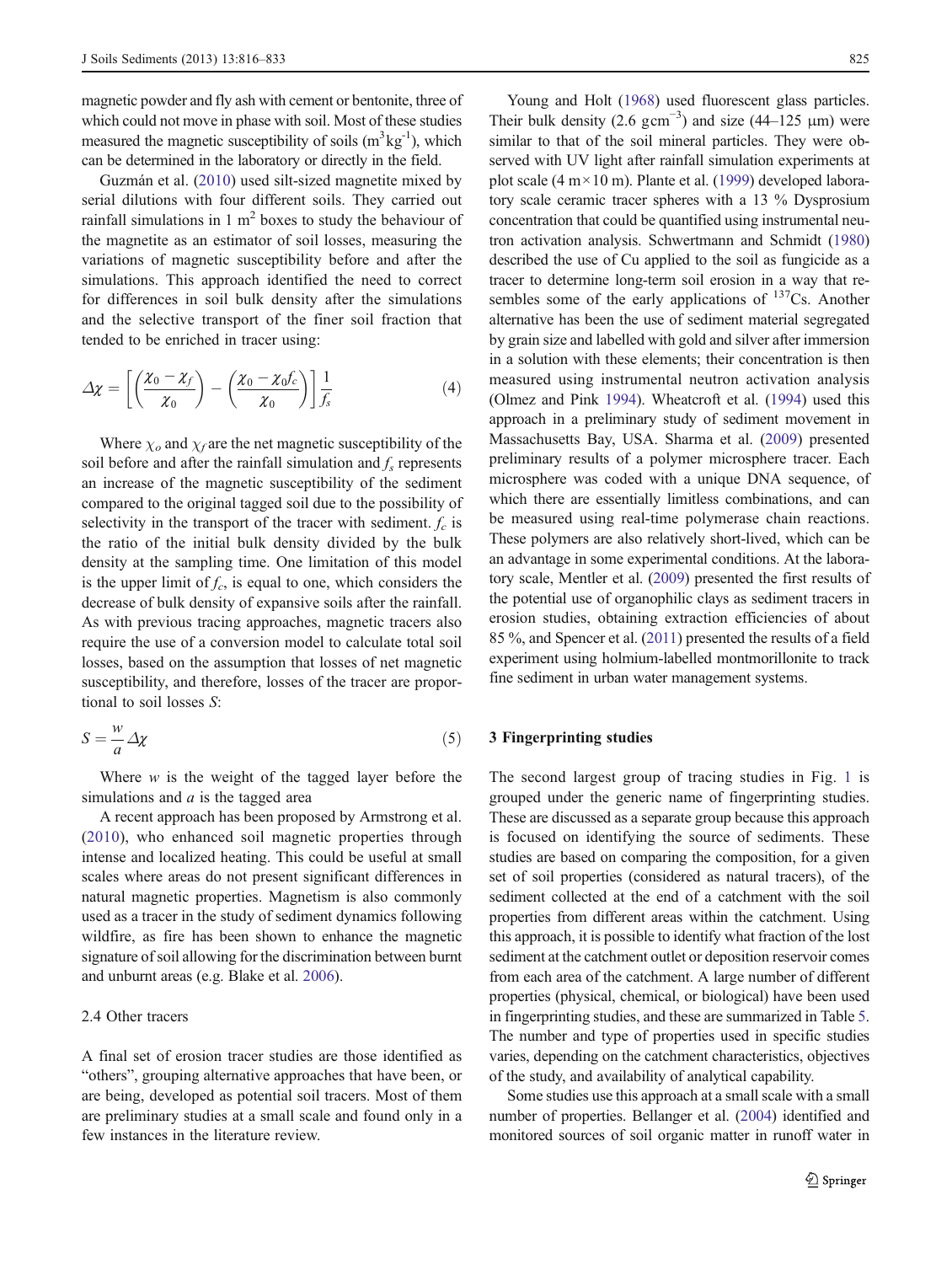<span id="page-10-0"></span>three agricultural plots (30 m<sup>2</sup>) using the ratio of  $\delta^{13}$ C and  $\delta^{15}$ N isotopes as discriminating properties. Fox and Papanicolaou [\(2007](#page-13-0)) used the same properties to distinguish between sediment coming from upland rill⁄interrill erosion and floodplain headcut erosion in a small agricultural catchment  $(0.71 \text{ km}^2)$ . For larger areas, as in the study of Russell et al. ([2001](#page-15-0)), who established the origin of suspend sediment within two agricultural catchments  $( $4 \text{ km}^2$ ), a larger number$ of determinants were selected—between 8 and 12 depending on the study catchment and the objective. Most of these studies have been developed at the large basin scale where differences in soil properties are easier to establish. The study of Rhoton et al. ([2008](#page-15-0)) discriminated sediment sources of a  $150-km^2$  catchment from six different sub-catchments using nine physical properties, 15 chemical properties, a stable carbon isotope ( $\delta^{13}$ C) and radionuclides ( $^{137}$ Cs,  $^{40}$ K,  $^{226}$ Ra) measured in soil samples and sediment.

Soil and sediment sampling design depends on the study catchment, the nature of the properties selected and particular conditions of each study and requires the use of geostatistical techniques and variograms to optimize sample numbers (McBratney and Webster [1983](#page-14-0)). Small et al. [\(2002\)](#page-16-0) described the principle sources of uncertainty within fingerprinting studies and developed a Bayesian Monte Carlo-based methodology to assess the importance of sampling design.

Viscarra Rossel et al. ([2006](#page-16-0)) provide a review of studies using NIR-Vis and other spectroscopic techniques that demonstrate their potential for soil and sediment characterization. For instance, Cañasveras et al. [\(2010\)](#page-13-0) used diffuse reflectance spectroscopy for categorising soil zones through soil aggregate stability estimations. Similarly, Martínez-Carreras et al. [\(2010a,](#page-14-0) [b\)](#page-14-0) used a spectra-reflectance-based fingerprinting approach for documenting suspended sediment sources during storm runoff events in an agricultural catchment in Luxembourg, although these authors found that the confidence associated with the source tracing results decreased with increasing spatial scale (Martínez-Carreras et al. [2010c\)](#page-14-0).

Potential fingerprinting properties should be measurable in both the source area and in sediment and should be conservative between sediment generation and delivery (Mukundan et al. [2010\)](#page-15-0). In some studies, the properties used to discriminate the sediment source are decided a priori, and subsequently reduced following a statistical analysis (Fox and Papanicolaou [2007](#page-13-0)). This process is described well by Collins and Walling ([2002\)](#page-13-0) and Walling ([2005](#page-16-0)) and has been used with minor modifications by several researchers (e.g. Minella et al. [2008\)](#page-15-0). In the first stage of this approach, the null hypothesis that the source material samples are drawn from the same population is tested. To maximize the discrimination between the sources, while minimizing the size of the property subset, a second stage of statistical analysis, based on a stepwise multivariate discriminating function, is used to select the optimum set of fingerprint properties from those identified in the first stage. From this analysis it is also possible to establish the associated uncertainties with the fingerprint property values used to characterize each source. The final step is to estimate the relative contribution of each source to the sediment samples collected at the catchment outlet. This is usually done using a multivariate mixing model:

$$
y_i = \sum a_{is} P_s \tag{6}
$$

Where  $y_i$  is the concentration of the element i in the suspended sediment sample,  $a_{is}$  is the concentration of the element i in source s and  $P_s$  is the relative contribution of source s. This model assumes that the suspended sediment retains the characteristics of its source and that the suspended sediment comprises material only from the identified sources, so  $\Sigma P_i=1$ , and  $0 < P_s < 1$ . Examples of applying such mixing models are described by Yu and Oldfield [\(1989](#page-17-0)) and Walling and Collins ([2000\)](#page-16-0). The model in Eq. (6) is over-determined and it must be fitted iteratively by minimizing an objective function. These approaches have been applied to different samples, both intra-event and multi-event. Solution of Eq. (6) is not unique and its equifinality has been explored to provide an estimation of the uncertainty of sediment source predictions. For instance,

Table 5 Summary of soil properties measured in some of the fingerprinting studies of Fig. [1](#page-1-0)

| Class                                 | Soil and/or sediment properties                                                                                                                                                                                                                                                                                                                                                                                                                                                                                                                  |  |  |  |  |  |
|---------------------------------------|--------------------------------------------------------------------------------------------------------------------------------------------------------------------------------------------------------------------------------------------------------------------------------------------------------------------------------------------------------------------------------------------------------------------------------------------------------------------------------------------------------------------------------------------------|--|--|--|--|--|
| Chemical <sup>a</sup> (Concentration) | Organic C, Inorganic C, Total C, C/N, pH, Extractable Ca, Extractable Mg, Extractable K,<br>Extractable Na, Al <sub>p</sub> , Al <sub>o</sub> , Al <sub>d</sub> , Fe <sub>p</sub> , Fe <sub>o</sub> , Fe <sub>d</sub> , Mn <sub>p</sub> , Mn <sub>o</sub> , Mn <sub>d</sub> , $\delta^{13}C$ , $\delta^{15}N$ , Total Si, Al, Ag,<br>Bi, Cd, Cr, Hg, Fe, Ca, Mg, Mn, Na, K, Ti, P, Zn, Sr, Pb, Ni, Cu, As, Mo, Sn, U, Pb, Sb,<br>Sn, Inorganic P, Organic P, Total P, <sup>204</sup> Pb, <sup>206</sup> Pb, <sup>207</sup> Pb, <sup>208</sup> Pb |  |  |  |  |  |
| Physical                              | Sand, clay and silt fraction, Water dispersible clay, Aggregation index, Frequency dependent<br>magnetic susceptibility (0.47 y 4.7 KHz), <sup>137</sup> Cs, <sup>40</sup> K, <sup>226</sup> Ra, Unsupported <sup>210</sup> Pb, Anhysteretic<br>remanent magnetization (ARM), Isothermal remanent magnetization (SIRM and IRM at $-0.1$ T),<br>Infrared spectroscopy                                                                                                                                                                             |  |  |  |  |  |
| <b>Biological</b>                     | Sterol rations, <i>E. coli, Enterococci</i> bacterial signatures                                                                                                                                                                                                                                                                                                                                                                                                                                                                                 |  |  |  |  |  |

<sup>a</sup> Subscripts  $_p$ ,  $_q$ , and  $_d$  denote pyrophosphate, oxalate, and dithionate extractable, respectively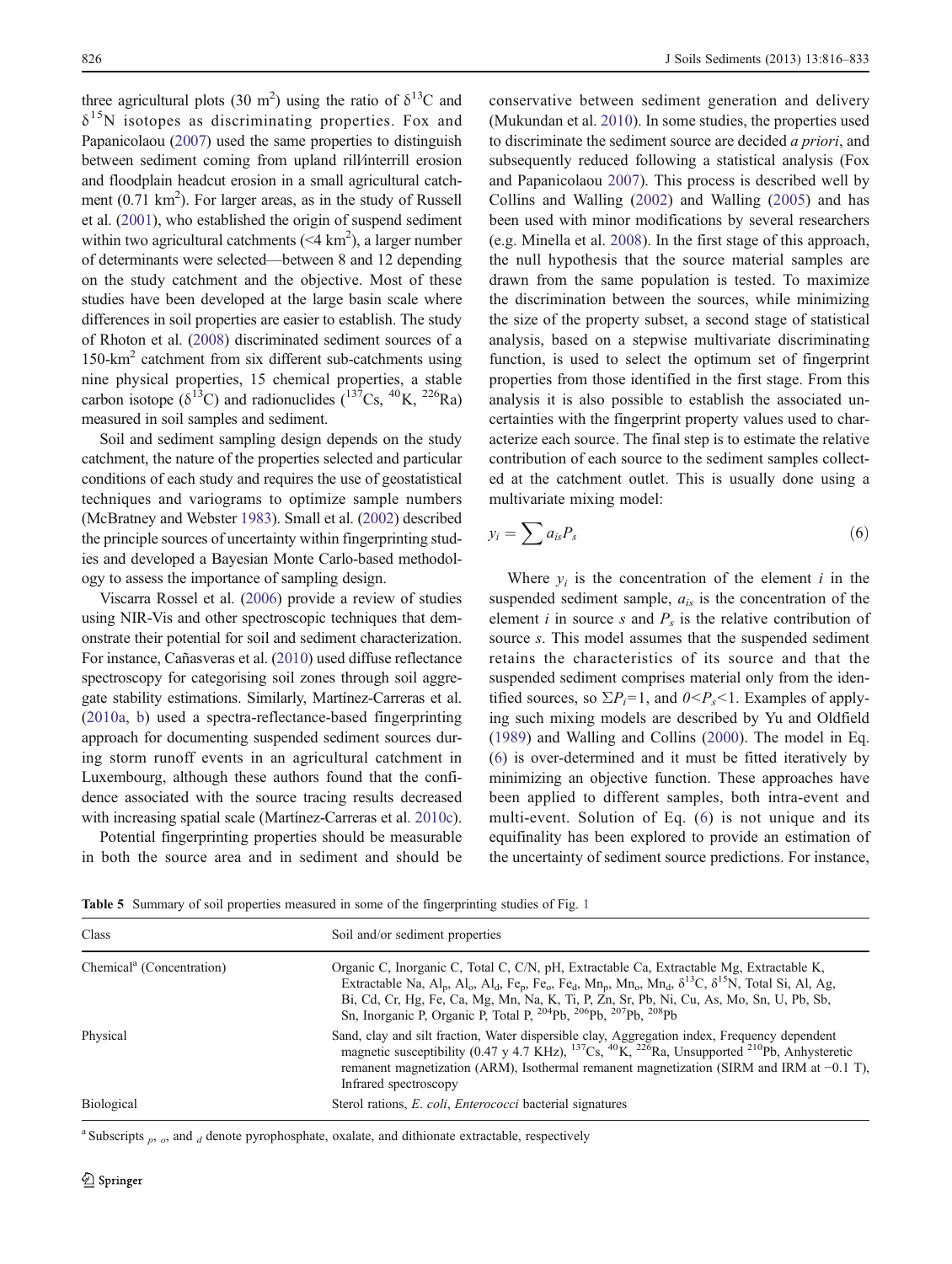Rowan et al. [\(2000](#page-15-0)) provided an analysis using the GLUE procedure to explore all the possible solutions of the multivariate mixing model. The results of this study provided a means to distinguish between the different contributions of each sediment source in probabilistic terms.

Mukundan et al. ([2010\)](#page-15-0) followed a multi-step process minimizing Wilks' lambda to separate the best fingerprints to differentiate the sediment sources. The multivariate mixing model of Collins et al. [\(1998\)](#page-13-0) was subsequently used to assess the source contribution to the suspended sediment. Mukundan et al. ([2010](#page-15-0)) checked the results of the multivariate mixing model with the help of the end-member mixing analysis (EMMA, e.g. Christophersen et al. [1990\)](#page-13-0), generally developed through principal component analysis with conservative tracers. Both models gave similar results in the Mukundan et al. [\(2010\)](#page-15-0) study. The introduction of a Bayesian Monte Carlo Markov Chain (MCMC) solution scheme in the un-mixing model of Fox and Papanicolaou ([2008b](#page-13-0)) adds a multivariate normal parameterization to the sampling process to account for the episodic character of erosion, which occurs at different rates in different parts of the catchment. The MCMC method allows the posterior distribution of the parameters to be determined (e.g. Press et al. [2007](#page-15-0)). As Fox and Papanicolaou [\(2008b\)](#page-13-0) remarked, the introduction of the un-mixing model offers a promising way to analyse non-equilibrium erosion processes. One of the challenges in these kinds of studies is to account for the selectivity in the sediment transport process and its impact on the concentration of the measured soil property in the sediment. A common strategy is to analyse the selected properties in the fine fraction of the soil and sediment, using the  $\leq 53$  to  $\leq 63$  µm fraction (Rowan et al. [2000;](#page-15-0) Fox and Papanicolaou [2007](#page-13-0)). Sometimes the screening is limited to a coarser fraction, as in the case of Rhoton et al. [\(2008\)](#page-15-0), in which the fraction <2 mm was used. An additional step to correct for the selectivity in sediment transport, and the bias introduced into the comparison of soil and sediment tracer concentrations, is correcting by the ratio of the specific surface area and organic matter content of the suspended sediment and that of the potential source material (e.g. Collins et al. [1997](#page-13-0), [1998\)](#page-13-0). However, some authors have noted that the relationship between geochemical and radionuclide concentrations and specific surface area is non-linear for specific surface areas >1 m<sup>2</sup>g<sup>-1</sup>, instead proposing relationships that need to be experimentally determined from fractionation of the source material (e.g. Russell et al. [2001](#page-15-0)).

Biomarkers have also been used as sediment fingerprints. The compound specific stable isotope (CSSI) approach is based on the concept of differences in "land-use", which is typically defined by the plant communities growing on the land. Different plants produce different CSSI signatures (Chikaraishi and Naraoka [2003\)](#page-13-0), such as  $\delta^{13}$ C or  $\delta^{15}$ N. These plant communities label the soil where they grow by exuding organic biomarkers. Using the CSSI approach, the

isotopic signatures of soil biomarkers from each sedimentation zone can be used to determine the proportional contribution of each soil source using multi-source mixing models (Phillips and Gregg [2001](#page-15-0), [2003;](#page-15-0) Gibbs [2008](#page-13-0)). Recently, Nosrati et al. ([2011](#page-15-0)) has proposed enzyme activity as a potential sediment tracer for discriminating sediment sources, although they may show important temporal dynamics, and it seems that new addition tracing methods will probably arise from this rapidly advancing field.

#### 4 Final considerations and challenges for the future

A comprehensive literature review on tracing approaches used in water erosion studies was carried out, describing established tracing approaches and their application to soil erosion research. In addition to these approaches, new and emerging tracing approaches are also mentioned. The FRN approach offers advantages when documenting erosion and deposition rates because: (a) FRN are present worldwide and can provide information on soil redistribution rates and patterns at various temporal scales (there are no scale constraints, apart from the number of samples to be analysed), (b) depending on the FRN approach used, they integrate all processes involving soil particle movements—from a single event up to a period of one century, and (c) erosion/sedimentation estimates are retrospective and can be obtained through a single soil sampling "campaign" and long-term monitoring is not required. Among the major constraints, the following should be considered: (a) accurate selection of the reference site and the determination of its inventory value is vital, (b) the proper application of this approach requires a multi-disciplinary team involving environmental, soil and gamma spectroscopy expertise, and (c) FRN is an indirect approach, therefore a sound understanding of the conversion models and their parameters is needed.

REE tracers have attained significant use in small- and medium-scale erosion studies in the last two decades, providing spatial and temporal information on soil erosion and sediment redistribution. REE have many of the desirable characteristics of an ideal sediment tracer, such as: (a) the possibility of multiple tracers, (b) the strong-binding ability to soil aggregates, and (c) the possibility of being detected at very low concentrations. They thus provide a promising tool to track sediment movement through the landscape. However, their use entails some notable limitations such as: (a) the preferential binding to finer soil aggregates, (b) the incorporation in to the soil profile without disturbing it, and (c) the complexity of the analytical approaches (e.g. ICP-MS after acid extraction), which can present some uncertainty. Nonetheless, even in soils with strong preferential binding across a range of aggregate sizes, the problem can be minimized by either separating the soil used to tag the soil surface into size fractions prior to incubating them with REE (Polyakov et al. [2009\)](#page-15-0), or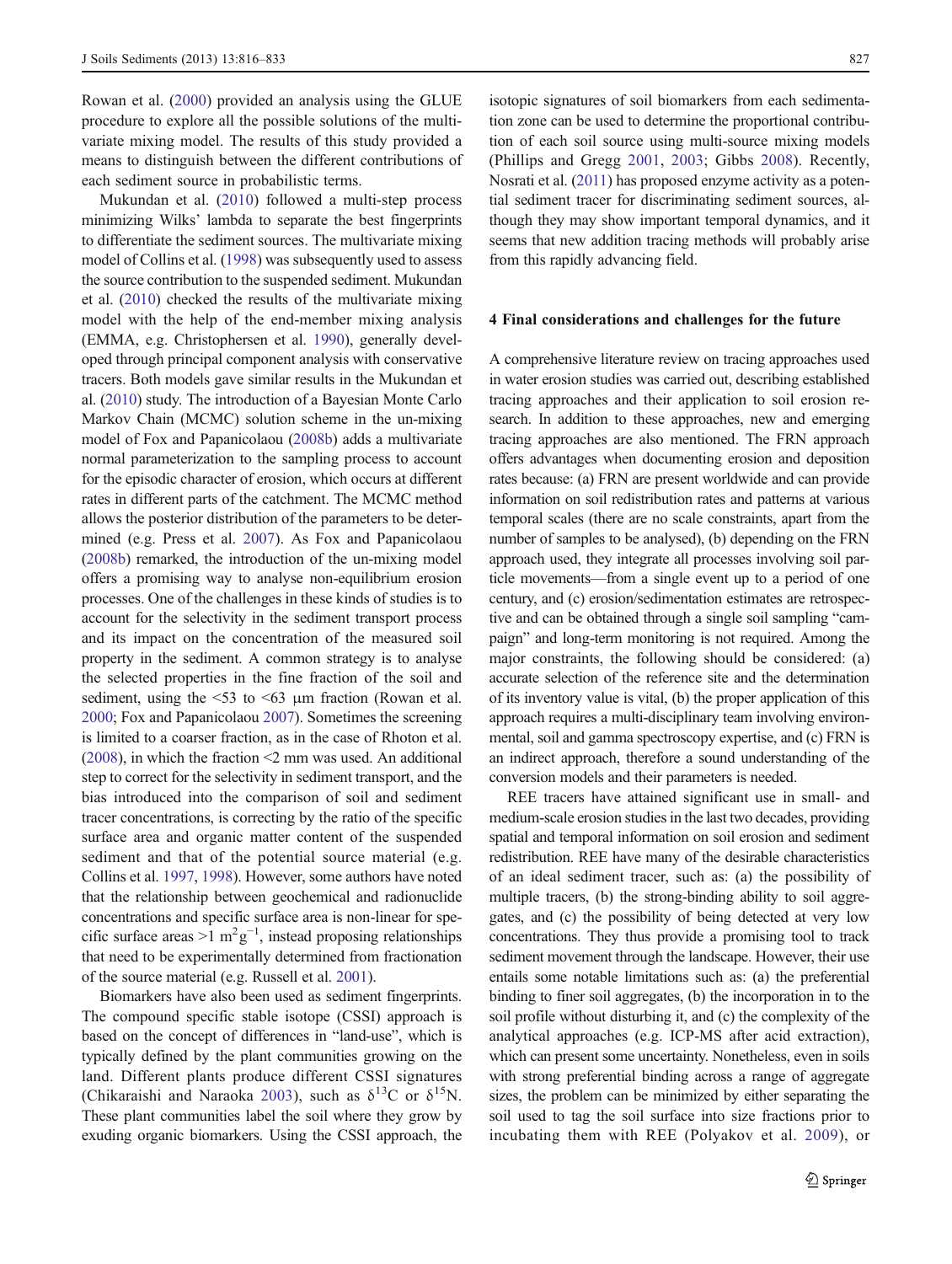<span id="page-12-0"></span>conducting the REE analysis after separating the sampled material into sub-samples of aggregate sizes that present relatively homogeneous binding of REE, and including those differences in the calculations of tracer erosion rates (Kimoto et al. [2006b](#page-14-0)).

Research studies using soil magnetic properties as natural tracers have common issues with fingerprinting studies but have the advantage of simple analytical tools to determine soil and sediment properties. Until now, most of these studies using magnetic properties as tracers have been carried out at large scales (in the case of soil mineral magnetic properties) or at a laboratory/plot scale (for incorporated magnetic tracers). Depending on the magnetic tracer employed: (a) this approach would be useful at a broad range of spatial and temporal scales under different soil management regimes to identify source of sediments, monitor soil movement and estimate soil erosion rates, (b) the use of physical technology to measure the magnetic properties does not require a complex preparation of soil samples and so direct measurements in the field are possible, and (c) this technology allows relatively inexpensive processing of a large number of samples, which facilitates an more accurate mapping of soil magnetic properties. Despite the relative simplicity of using and measuring magnetic properties compared to other tracer measurements, this approach has some drawbacks: (a) some of the incorporated magnetic tracers used show a higher density compared to soil minerals, thus interfering with soil movement; (b) the approach shares some shortcomings with REE, for instance the preferential binding to finer soil particles; and (c) it is impossible to incorporate these tracers into the soil profile in undisturbed soils.

A significant number of new tracers have been developed, or are in development, mostly for use at hillslope or small catchment scales. Their potential as sediment tracers have been evaluated under controlled conditions and most of them are in a preliminary stage of evaluation and currently it is hard to draw conclusions as to their advantages and disadvantages.

Fingerprinting studies combine soil properties with mathematical and statistical methods, allowing the identification and quantification of sediment sources depending on differences in soil properties, especially at large scales where these differences are more apparent. This approach presents several advantages compared to other tracer approaches: (a) it does not present temporal limitations, (b) it avoids many of the operational problems that appear with other sediment tracers, such as the incorporation in to undisturbed soils, and (c) the possibility of using multiple natural sediment tracers to identify sediment sources at large scales. Some limitations of the fingerprinting are that: (a) this approach is well established but requires sophisticated approaches to evaluate the uncertainty of the predictions and complementary methods, such as air photographs, to interpret the results; (b) the variability of bottom sediment properties and possible particle size effects can complicate the differentiation of sources of sediment; and

(c) to obtain consistent results it is important to employ a variety of sediment properties, which could require large amounts of sediment and which is not always easy to obtain. In the future, spectroscopic techniques may also have the ability to provide low cost analytical procedures and thus the ability to process large amounts of soil and sediment samples of small mass, thereby facilitating tracer studies.

Work on radionuclides and fingerprinting studies are well advanced over the other tracing technologies, but still have associated with them significant uncertainties in the calculated erosion and deposition rates, and the attribution of sediment sources. Future research should focus, amongst other issues, on reducing the uncertainty associated with the conversion of tracer concentrations into erosion rates, for which a good understanding of the tracer distribution along the tagged soil profile and its affinity to particular soil aggregate sizes will be key. For new tracers in development, studies already published in fingerprinting and radionuclides might provide significant help. A key line of research for the future is the development of tracers requiring inexpensive and rapid analysis approaches that are able to process quickly a large number of samples. This seems to be feasible using multiple magnetic properties of soils, whether induced or natural, or spectroscopic techniques. Both techniques, allow rapid, non-destructive and quantitative measurements of soil and sediment properties, even in the field. These techniques would allow us to understand the behaviour of the tracer under many different conditions and the important role that spatial variability might play in understanding water erosion. Also important is the development of "ephemeral" tracers that disappear in months or years, as in the case of DNA microsphere spheres, allowing experimental areas to be used for further experiments without the problems caused by contamination with tracers used in previous experiments.

Acknowledgments This study was initiated while one of the authors was on an exchange program supported by a fellowship of the OECD Cooperative Research Program in Biological Resource Management for Sustainable Agricultural System. This support, as well as the one provided by the Spanish Ministry of Science and Innovation through Projects AGL2006-10927-C03-01, AGL2009-12936-C03-01 and FEDER funds, is gratefully acknowledged.

# References

- Armstrong A, Maher B, Quinton J (2010) Enhancing the magnetism of soil: the answer to soil tracing? Geophysical Research Abstracts Vol. 12, EGU2010–2805, EGU General Assembly 2010
- Bacchi OOS, Reichard K, Sparovek G, Ranieri SBL (2000) Soil erosion evaluation in a small watershed in Brazil trough <sup>137</sup>Cs fallout redistribution analysis and conventional models. Acta Geologica Hispanica 35:251–259
- Bajracharya RM, Lal R, Kimble JM (1998) Use of radioactive fallout cesium-137 to estimate soil erosion on three farms in west central Ohio. Soil Sci 163:133–142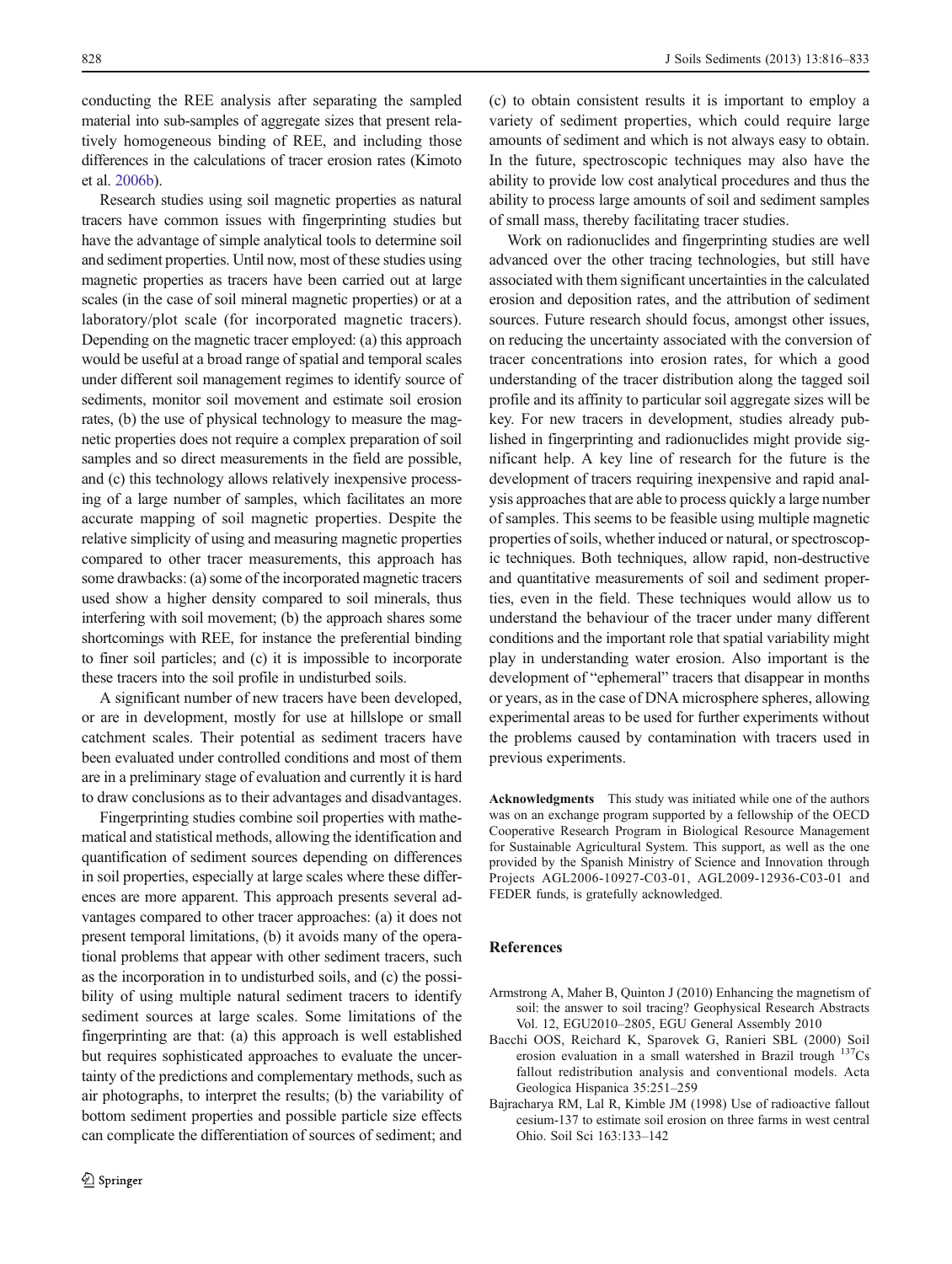- <span id="page-13-0"></span>Barcellos C, de Lacerda LD, Ceradini S (1997) Sediment origin and budget in Sepetiba Bay (Brazil) - an approach based on multielemental analysis. Environ Geol 32:203–209
- Bellanger B, Huona S, Velasquez F, Vallesc V, Girardina C, Mariotti A (2004) Monitoring soil organic carbon erosion with δ13C and δ15N on experimental field plots in the Venezuelan Andes. Catena 58:125–150
- Belyaev VR, Golosov VN, Kuznetsova JS, Markelov MV (2010) Quantitative assessment of effectiveness of soil conservation measures using a combination of  $137Cs$  radioactive tracer and conventional techniques. Catena 79:214–227
- Bennett P, He F, Zhao D, Aiken B, Feldman L (2010) In situ testing of metallic iron nanoparticle mobility and reactivity in a shallow granular aquifer. J Contam Hydrol 116:35–46
- Benninger LK, Suayah IB, Stanley DJ (1998) Manzala lagoon, Nile delta, Egypt: modern sediment accumulation based on radioactive tracers. Environ Geol 34:183–193
- Bernard C, Laverdière MR, Pesant AR (1992) Variabilité de la relation entre les pertes de césium et de sol par érosion hydrique. Geoderma 52:265–277
- Blake WH, Wallbrink PJ, Doerr SH, Shakesby RA, Humphreys GS (2006) Magnetic enhancement in wildfire-affected soil and its potential for sediment-source ascription. Earth Surf Process Landforms 31:249–264
- Boardman J (2006) Soil erosion science: Reflections on the limitations of current approaches. Catena 68:73–86
- Brown RB, Kling GF, Cutshall NH (1981) Agricultural erosion indicated by  $137Cs$  redistribution: II. Estimates of erosion rates. Soil Sci Soc Am J 45:1191–1197
- Busacca AJ, Cook CA, Mulla DJ (1993) Comparing landscape-scale estimation of soil erosion in the Palouse using Cs-137 and RUSLE. J Soil Water Conserv 48:361–367
- Caitcheon GG (1993) Sediment source tracing using environmental magnetism. A new approach with examples from Australia. Hydrol Process 7:349–358
- Cañasveras JC, Barrón V, del Campillo MC, Torrent J, Gómez JA (2010) Estimation of aggregate stability indices in Mediterranean soils by diffuse reflectance spectroscopy. Geoderma 158:78– 84
- Chikaraishi Y, Naraoka H (2003) Compound-specific dD-d13C analyses of n-alkanes extracted from terrestrial and aquatic plants. Phytochemistry 63:361–371
- Chiu YJ, Borghuis AM, Lee HY, Chang KT, Chao JH (2008) Estimation of soil erosion in a reservoir watershed using Cs-137 fallout radionuclide. Int J Sediment Res 22:304–317
- Christophersen N, Neal C, Hooper RP, Vogt RD, Andersen S (1990) Modelling streamwater chemistry as a mixture of soilwater endmembers - A step towards second-generation acidification models. J Hydrol 116:307–320
- Collins AL, Walling DE (2002) Selecting fingerprint properties for discriminating potential suspended sediment sources in river basins. J Hydrol 261:218–244
- Collins AL, Walling DE, Leeks GJL (1997) Source type ascription for fluvial suspended sediment based on a quantitative composite fingerprinting technique. Catena 29:1–27
- Collins AL, Walling DE, Leeks GJL (1998) Use of composite fingerprint to determine the provenance of the contemporary suspended sediment load transported by rivers. Earth Surf Process Landforms 23:31–52
- Cuesta MJ, Delgado A (1997) Técnicas isotópicas para la cuantificación de la erosión. Agricultura 776:230–236
- Cunha MET, Yabe MJS, Lobo I, Aravena RDE (2006) Isotopic composition as a tool for assessment of origin and dynamic of organic matter in tropical freshwater. Environ Monit Assess 121:461–478
- Dahlman RC, Francis CW, Tamura T (1975) Radiocesium cycling in vegetation and soil. In: Howell FG, Gentry JB, Smith MH (eds)

Mineral Cycling in Southeastern Ecosystems. USAEC Symposium Series, CONF-740513, US Atomic Energy Commission, Washington, DC. pp 462–481

- Dai Z, Du J, Chu A, Zhang X (2011) Sediment characteristics in the North Branch of the Yangtze Estuary based on radioisotope tracers. Environ Earth Sci 62:1629–1634
- Davis JJ (1963) Cesium and its relationship to potassium in ecology. In: Schultz V, Klement AW Jr (eds) Radioecology. Reinhold, New York, pp 539–556
- de Junet A, Abril G, Guerin F, Billy I, de Wit R (2009) A multi-tracers analysis of sources and transfers of particulate organic matter in a tropical reservoir (Petit Saut, French Guiana). River Res Appl 25:253–271
- de Roo AJJ (1991) The use of 137Cs as a tracer in an erosion study in south Limburg (The Netherlands) and the influence of Chernobyl fallout. Hydrol Process 5:215–227
- Dearing JA, Yuquan H, Doody P, James PA, Brauer A (2001) Preliminary reconstruction of sediment-sources linkages for the past 6000 yrs at the Petit Lac d'Annency, France, based on mineral data. J Paleolimnol 25:245–258
- Deasy C, Quinton JN (2010) Use rare earth oxides as tracers to identify sediment sources areas for agricultural slopes. Solid Earth Discuss 2:195–212
- Devereux OH, Prestegaard KL, Needelman BA, Gellis AC (2010) Suspended-sediment sources in an urban watershed, Northeast Branch Anacostia River, Maryland. Hydrol Process 24:1391– 1403
- di Stefano C, Ferro V, Porto P (1999) Linking sediment yield and caesium-137 spatial distribution at basin scale. J Agr Eng Res 74:41–62
- Estrany J, Garcia C, Walling DE (2010) An investigation of soil erosion and redistribution in a Mediterranean lowland agricultural catchment using caesium-137. Int J Sediment Res 25:1–16
- Everett SE, Tims SG, Hancock GJ, Bartley R, Fifield LK (2008) Comparison of Pu and  $137$ Cs as tracers of soil and sediment transport in a terrestrial environment. J Environ Radioact 99:383–393
- Fifield LK, Wasson RJ, Pillans B, Stone JOH (2010) The longevity of hillslope soil in SE and NW Australia. Catena 81:32–42
- Fox JF, Papanicolaou AN (2007) The use of carbon and nitrogen isotopes to study watershed erosion processes. J Am Water Resour Assoc 43:1047–1064
- Fox JF, Papanicolaou AN (2008a) Application of the spatial distribution of nitrogen stable isotopes for sediment tracing at the watershed scale. J Hydrol 358:46–55
- Fox JF, Papanicolaou AN (2008b) An un-mixing model to study watershed erosion processes. Adv Water Resour 31:96–108
- Fulajtar (2000) Assessment of soil erosion through the use of  $137Cs$  at Jaslovske Bohunice, Western Slovakia. Acta Geologica Hispanica 35:291–300
- Gibbs M (2008) Identifying source soils in contemporary estuarine sediments: a new compound-specific isotope method. Estuar Coasts 31:344–359
- Guzmán G, Barrón V, Gómez JA (2010) Evaluation of magnetic iron oxides as sediment tracers in water erosion experiments. Catena 82:126–133
- Hardy IAJ, Carter AD, Leeds-Harrison PB, Foster IDL, Sanders RM (2000) The origin of sediment in field drainage water. In: Foster IDL (ed) Tracers in Geomorphology. John Wiley and Sons Ltd, Chichester, UK, pp 241–257
- Hassouni K, Bouhlassa S (2006) Estimate of soil erosion on cultivated soils using <sup>137</sup>Cs measurements and calibration models: a case study from Morocco. Can J Soil Sci 86:77–87
- Higgitt DL (1991) Soil erosion and soil problems. Prog Phys Geogr 15:91–100
- Higgitt DL, Lu XX, Pu LJ (2000) Soil erosion assessment using 137Cs examples from contrasting environments in Southern China. In: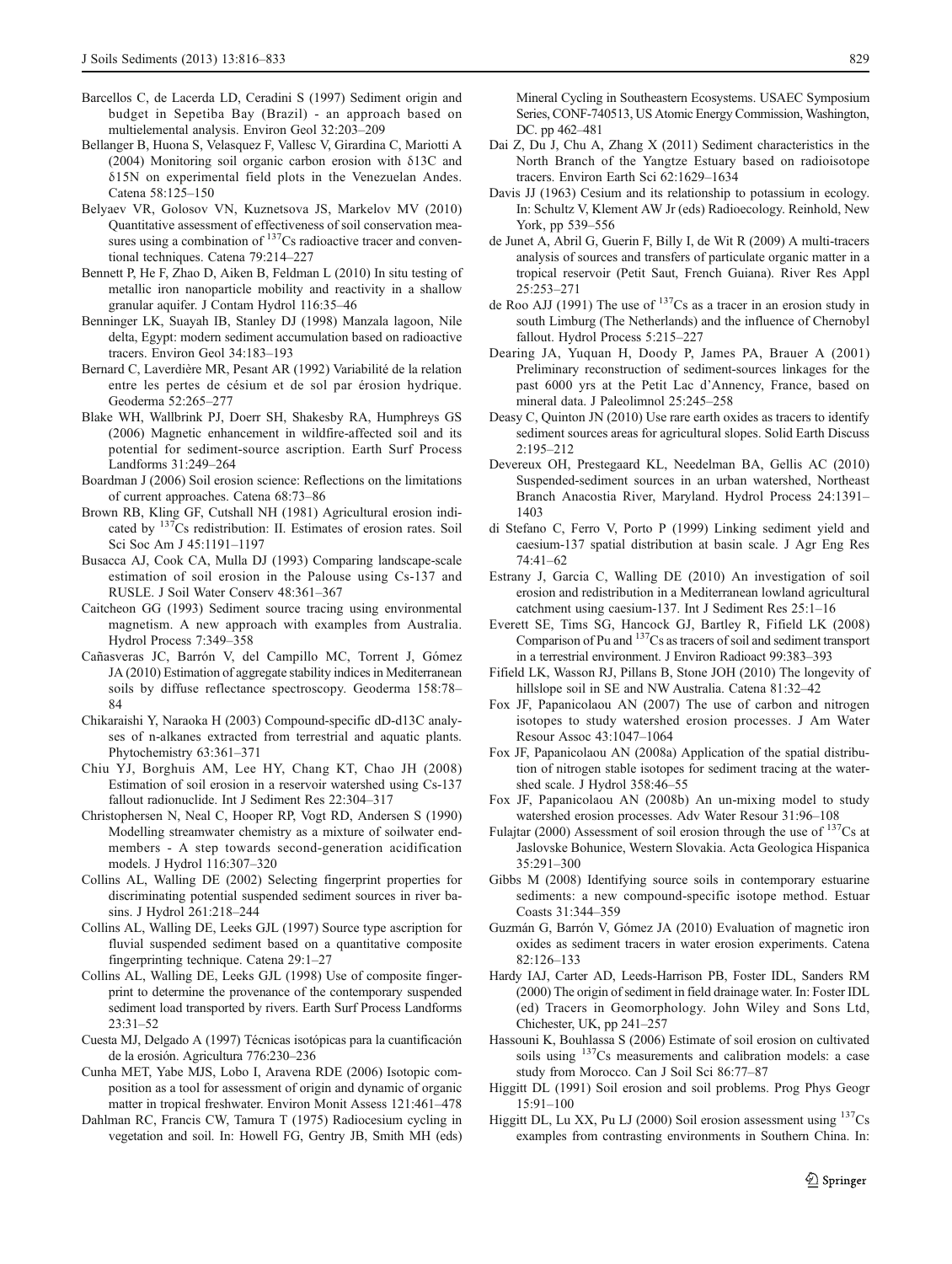<span id="page-14-0"></span>Foster IDL (ed) Tracers in Geomorphology. John Wiley and Sons Ltd, Chichester, UK

- Hoo WT, Fifield LK, Tims SG, Fujioka T, Mueller N (2011) Using fallout plutonium as a probe for erosion assessment. J Environ Radioact 102:937–942
- Hu GQ, Dong YJ, Wang H, Qiu XK, Wang YH (2011) Laboratory testing of magnetic tracers for soil erosion measurement. Pedosphere 21:328–338
- Juracek KE, Ziegler AC (2009) Estimation of sediment sources using selected chemical tracers in the Perry lake basin, Kansas, USA. Int J Sediment Res 24:108–125
- Kachanoski RG (1988) Comparison of measured soil 137-cesium losses and erosion rates. Can J Soil Sci 67:199–203
- Kachanoski RG, de Jong E (1984) Predicting the temporal relationship between soil cesium-137 and erosion rate. J Environ Qual 13:301–304
- Ketterer ME, Zhang J, Yamada M (2011) Application of transuranics as tracers and chronometers in the environment. In: Baskaran M (ed) Handbook of Environmental Isotope Geochemistry, Advance in Isotope Geochemistry. Springer, Berlin, Heidelberg, p 571
- Kimoto A, Nearing MA, Shipitalo MJ, Polyakov VO (2006a) Multiyear tracking of sediment source in a small agricultural watershed using rare earth elements. Earth Surf Process Landforms 31:1763–1774
- Kimoto A, Nearing MA, Zhang XC, Powell DM (2006b) Applicability of rare earth element oxides as sediment tracers for coarsetextured soils. Catena 65:214–221
- Kouhpeima A, Feiznia S, Ahmadi H (2011) Tracing fine sediment sources in small mountain catchment. Water Sci Technol 63:2324– 2330
- Kronvang B, Grant R, Laubel AL (1997) Sediment and phosphorus export from a lowland catchment: quantification of sources. Water Air Soil Pollut 99:465–476
- Lal R (2001) Soil degradation by erosion. Land Degrad Develop 12:519–539
- Lance JC, McIntyre SC, Naney JW, Rousseva SS (1986) Measuring sediment movement at low erosion rates using Cesium-137. Sci Soc Am J 50:1303–1309
- Lei TW, Zhang QW, Zhao J, Nearing MA (2006) Tracing sediment dynamics and sources in eroding rills with rare earth elements. Eur J Soil Sci 57:287–294
- Li Y, Poesen J, Yang JC, Fu B, Zhang JH (2003) Evaluating gully erosion using  $137$ Cs and  $210$ Pb/<sup>137</sup>Cs ratio in a reservoir catchment. Soil Till Res 69:107–115
- Li M, Li ZB, Ding WF, Liu PL, Yao WY (2006) Using rare earth element tracers and neutron activation analyses to study rill erosion process. Applied radiation and isotopes: including data, instrumentation and methods for use in agriculture, industry and medicine. Earth Sci 64:402–408
- Li S, Lobb DA, Lindstrom MJ, Farenhorst A (2007) Tillage and water erosion on different landscapes in the northern North American Great Plains evaluated using 137Cs technique and soil erosion models. Catena 70:493–505
- Li YS, Wang GX, Ding YJ, Zhao L, Wang YB (2009) Application of the <sup>137</sup>Cs tracer technique to study soil erosion of alpine meadows in the headwater region of the Yellow River. Environ Geol 58:1021–1028
- Li H, Zhang X, Wang K, Wen A (2010) Assessment of sediment deposition rates in a karst depression of a small catchment in Huanjiang, Guangxi, southwest China, using the cesium-137 technique. J Soil Water Conserv 65:223–232
- Li S, Lobb DA, Kachanoski RG, McConkey BG (2011) Comparing the use of the traditional and repeated-sampling-approach of the Cs-137 technique in soil erosion estimation. Geoderma 160:324–335
- Lomenick TF, Tamura T (1965) Naturally occurring fixation of cesium-137 on sediments of lacustrine origin. Soil Sci Soc Am Proc 29:383–386
- Loughran RJ, Elliott GL, Campbell BL, Shelly DJ (1988) Estimation of soil erosion from caesium-137 measurements in a small, cultivated catchment in Australia. Int J Radiat Appl Instrum Part A Appl Radiat Isot 39:1153–1157
- Lu XX, Higgitt DL (2000) Estimating erosion rates on sloping agricultural land in the Yangtze Three Gorges, China, from caesium-137 measurements. Catena 39:33–51
- Mabit L, Bernard C, Laverdière MR, Wicherek S (1999) Assessment of water erosion in a small agricultural basin of the St.Lawrence river watershed. Hydrobiologia 410:263–268
- Mabit L, Benmansour M, Walling DE (2008a) Comparative advantages and limitations of fallout radionuclides  $(^{137}\text{Cs}, ^{210}\text{Pb}$  and  $^7\text{Be})$  to assess soil erosion and sedimentation. J Environ Radioactiv 99:1799–1807
- Mabit L, Bernard C, Makhlouf M, Laverdière MR (2008b) Spatial variability of erosion and soil organic matter estimated from <sup>137</sup>Cs measurements and geostatistics. Geoderma 145:245–251
- Mabit L, Klik A, Benmansour M, Toloza A, Geisler A, Gertsmann UC (2009) Assessment of erosion and deposition rates within an Austrian agricultural watershed by combining  $137Cs$ ,  $210Pb_{ex}$  and conventional measurements. Geoderma 150:231–239
- Maher BA (2007) Environmental magnetism and climate change. Contemp Phys 48:247–274
- Maher BA, Watkins SJ, Brunskill G, Alexander J, Fielding CR (2009) Sediment provenance in a tropical fluvial and marine context by magnetic 'fingerprinting' of transportable sand fractions. Sedimentology 56:841–861
- Mahler BJ, Bennett PC, Zimmerman M (1998) Lanthanide-labeled clay: a new method for tracing sediment transport in karst. Ground Water 36:835–843
- Martínez-Carreras N, Udelhoven T, Krein A, Gallart F, Iffly JF, Ziebel J, Hoffmann L, Pfister L, Walling DE (2010a) The use of sediment colour measured by diffuse reflectance spectrometry to determine sediment sources: Application to the Attert River catchment (Luxembourg). J Hydrol 382:49–63
- Martínez-Carreras N, Krein A, Udelhoven T, Gallart F, Iffly JF, Hoffmann L, Pfister L, Walling DE (2010b) A rapid spectralreflectance-based fingerprinting approach for documenting suspended sediment sources during storm runoff events. J Soils Sediments 10:400–413
- Martínez-Carreras N, Krein A, Gallart F, Iffly JF, Pfister L, Hoffmann L, Owens PN (2010c) Assessment of different colour parameters for discriminating potential suspended sediment sources and provenance: a multi-scale study in Luxembourg. Geomorphology 118:118–129
- Martinotti W, Camusso M, Guzzi L, Patrolecco L, Pettine M (1997) C, N and their stable isotopes in suspended and sedimented matter from the Po estuary (Italy). Water Air Soil Pollut 99:325–332
- Martz LW, de Jong E (1987) Using Cs-137 to assess the variability of net erosion and its association with topography in a Canadian Prairie landscape. Catena 14:439–451
- Martz LW, de Jong E (1991) Using Cs-137 and landform classification to develop a net soil erosion budget for a small Canadian prairie watershed. Catena 18:298–308
- Matisoff G, Ketterer ME, Wilson CG, Layman R, Whiting PJ (2001) Transport of rare earth element-tagged soil particle in response to thunderstorm runoff. Environ Sci Technol 35:3356–3362
- McBratney AB, Webster R (1983) How many observations are needed for regional estimation of soil properties? Soil Sci 135:177–183
- Mentler A, Strauss P, Schomakers J, Hann S, Köllensberger G, Ottner F (2009) Organophilic clays as a tracer to determine erosion processes. Geophysical Research Abstracts,Vol. 11, EGU2009– 13192. EGU General Assembly 2009
- Michaelides K, Ibraim I, Nord G, Esteves M (2010) Tracing sediment redistribution across a break in slope using rare earth elements. Earth Surf Process Landforms 35:575–587
- Miller JR, Lord M, Yurkovich S, Mackin G, Kolenbrander L (2005) Historical trends in sedimentation rates and sediment provenance,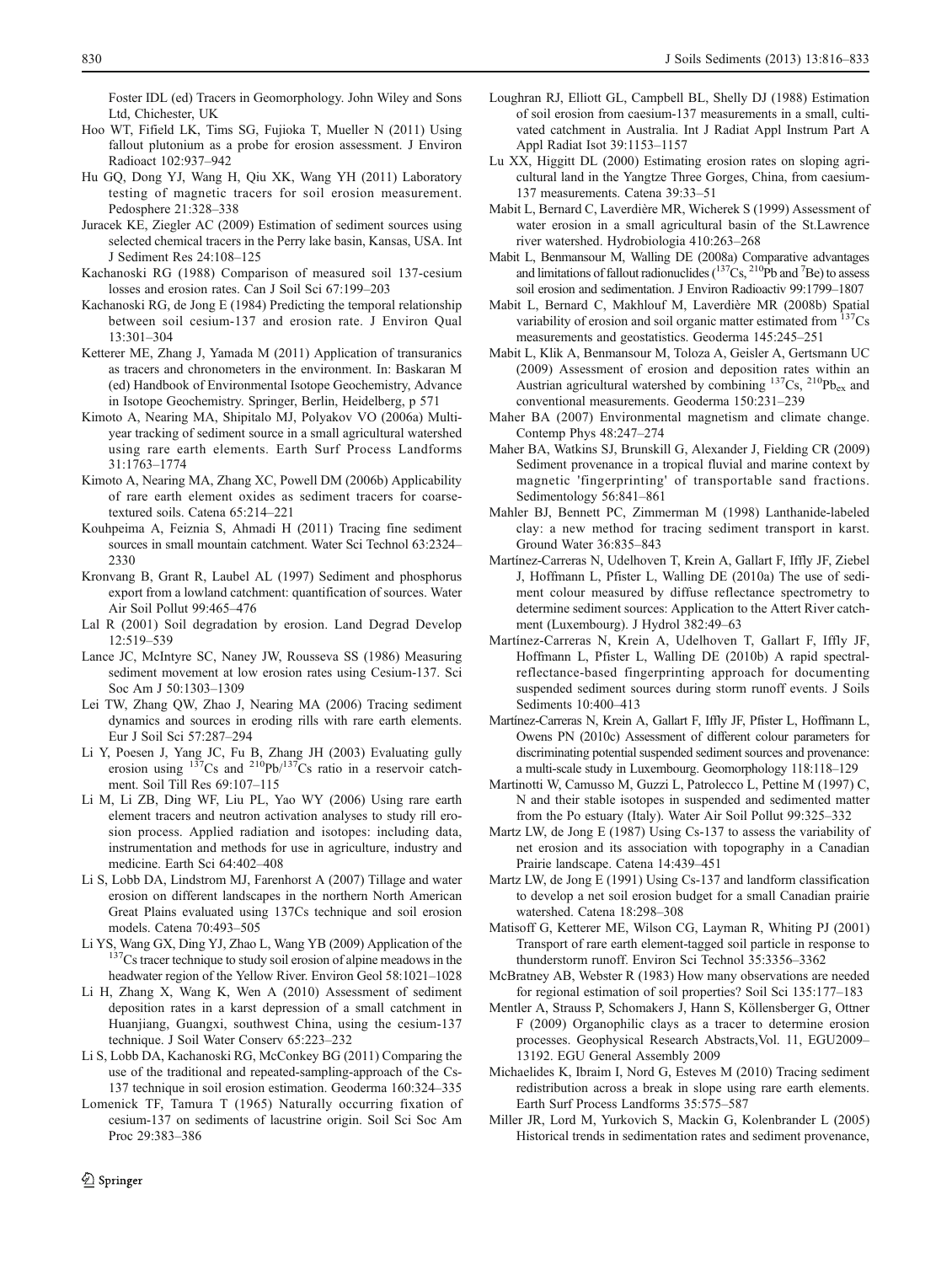<span id="page-15-0"></span>Fairfield Lake, western North Carolina. J Am Water Resour Assoc 41:1053–1075

- Minella JPG, Walling DE, Merten GH (2008) Combining sediment source tracing techniques with traditional monitoring to assess the impact of improved land management on catchment sediment yields. J Hydrol 348:546–563
- Ming-Yi Y, Jun-Liang T, Pu-Ling L (2006) Investigating the spatial distribution of soil erosion and deposition in a small catchment on the Loess Plateau of China, using 137Cs. Soil Till Res 87:186–193
- Mizugaki S, Onda Y, Fukuyama T, Koga S, Asai H, Hiramatsu S (2008) Estimation of suspended sediment sources using  $137Cs$ and  $^{210}Pb_{ex}$  in unmanaged Japanese cypress plantation watersheds in southern Japan. Hydrol Process 22:4519–4531
- Montgomery JA, Busacca AJ, Frazier BE, McCool DK (1997) Evaluating soil movement using cesium-137 and the revised universal soil loss equation. Soil Sci Soc Am J 61:571–579
- Morgan RPC (2005) Soil Erosion and Conservation, 3rd edn. Longman Group, Harlow, Essex, UK, 198 p
- Motha JA, Wallbrink PJ, Hairsine PB, Grayson RB (2003) Determining the sources of suspended sediment in forested catchment in southeastern Australia. Water Resour Res 39(1056). doi:[10.1029/](http://dx.doi.org/10.1029/2001WR000794) [2001WR000794,](http://dx.doi.org/10.1029/2001WR000794) 14 pp
- Mukundan R, Radcliff DE, Ritchie JC, Risse LM, McKinley RA (2010) Sediment fingerprinting to determine the source of suspended sediment in a southern Piedmont stream. J Environ Qual 39:1328–1337
- Nearing MA, Jetten V, Baffaut C, Cerdan O, Couturier A, Hernandez M, Le Bissonnais Y, Nichols MH, Nunes JP, Renschler CS, Souchère V, van Oost K (2005) Modeling response of soil erosion and runoff to changes in precipitation and cover. Catena 61:131– 154
- Nosrati K, Govers G, Ahmadi H, Sharifi F, Amoozegar MA, Merckx R, Vanmaercke M (2011) An exploratory study on the use of enzyme activities as sediment tracers: biochemical fingerprints? Int J Sediment Res 26:136–151
- Olley JM, Murray AS, Mackenzie DH, Edwards K (1993) Identifying natural and anthropogenic radioactivity. Water Resour Res 29:1037–1043
- Olmez I, Pink FX (1994) New particle-labeling technique for use in biological and physical sediment transport studies. Eviron Sci Technol 28:1487–1490
- Olson KR, Gennadiyev AN, Golosov VN (2008) Comparison of fly ash and radio-cesium tracer methods to assess soil erosion and deposition in Illiniois landscapes (USA) Soil. Soil Sci Soc Am J  $173:1-12$
- Orvini E, Speziali M, Salvini A, Herborg C (2000) Rare Earth Elements determination in environmental matrices by INAA. Microchem J 67:97–104
- Owens PN, Walling DE (1996) Spatial variability of caesium-137 inventories at reference sites: an example from two contrasting sites in England and Zimbabwe. Appl Radiat Isot 47:699–707
- Parsons AJ, Wainwright J, Abrahams AD (1993) Tracing sediment movement in interrill overland flow on a semi-arid grassland hillslope using magnetic susceptibility. Earth Surf Process Landforms 18:721–732
- Phillips DL, Gregg JW (2001) Uncertainty in source partitioning using stable isotopes. Oecologia 127:171–179
- Phillips DL, Gregg JW (2003) Source partitioning using stable isotopes: coping with too many sources. Oecologia 136:261–269
- Pimentel D (2006) Soil erosion: a food and environmental threat. Environ Develop Sustain 8:119–137
- Plante AF, Duke MJM, McGill WB (1999) A tracer sphere detectable by neutron activation for soil aggregation and translocation studies. Soil Sci Soc Am J 63:1284–1290
- Polyakov VO, Nearing MA (2004) Rare earth element oxides for tracing sediment movement. Catena 55:255–276
- Polyakov VO, Nearing MA, Shipitalo MJ (2004) Tracking sediment redistribution in a small watershed: implications for agrolandscape evolution. Earth Surf Process Landforms 29:1275– 1291
- Polyakov VO, Kimoto A, Nearing MA, Nichols MH (2009) Tracing sediment movement on a semiarid watershed using rare earth elements. Soil Sci Soc Am J 73:1559–1565
- Porto P, Walling DE, Callegari G (2011) Using <sup>137</sup>Cs measurements to establish catchment sediment budgets and explore scale effects. Hydrol Process 25:886–900
- Poulenard J, Perrette Y, Fanget B, Quetin P, Trevisan D, Dorioz JM (2009) Infrared spectroscopy tracing of sediment sources in a small rural watershed. Sci Total Environ 407:2808–2819
- Press WH, Teukolsky SA, Vetterling WT, Flannery BP (2007) Numerical recipes. The art of scientific computing. 3rd ed. Cambridge Univ Press Cambridge
- Pu-Ling L, Jun-Liang T, Pei-Hua Z, Ming-Yi Y, Hui S (2004) Stable rare earth element tracers to evaluate soil erosion. Soil Till Res 76:147–155
- Quine TA, Walling DE, Chakela QK, Mandiringana OT, Zhang X (1999a) Rates and patterns of tillage and water erosion on terraces and contour strips: evidence from caesium-137 measurements. Catena 36:115–142
- Quine TA, Govers G, Poesen J, Walling D, van Wesemael B, Martinez-Fernandez J (1999b) Fine-earth translocation by tillage in stony soils in the Gudalentin, south-east Spain: an investigation using caesium-134. Soil Till Res 51:279–301
- Rhoton FE, Emmerich WE, DiCarlo DA, McChesney DS, Nearing MA, Ritchie JC (2008) Identification of suspended sediment sources using soil characteristics in a semiarid watershed. Soil Sci Soc Am J 72:1102–1112
- Riebe B (1995) Monitoring the translocation of soil particles using a neutron activated tracer. In: Hartge KH, Stewart BA (eds) Soil structure: its development and function. CRC Press, Boca Raton, FL, USA
- Ritchie JC, McHenry JR (1990) Application of radiation fallout  $137Cs$ for measuring soil erosion and sediment accumulation rates and patterns: a review. J Environ Qual 19:215–233
- Ritchie JC, Ritchie CA (2008) Bibliography of publications of 137Cs studies related to erosion and sediment deposition, [http://](http://www.ars.usda.gov/Main/docs.htm?docid) [www.ars.usda.gov/Main/docs.htm?docid](http://www.ars.usda.gov/Main/docs.htm?docid)=15237
- Ritchie JC, Nearing MA, Rhoton FE (2009) Sediment budgets and source determinations using fallout caesium-137 in a semiarid rangeland watershed, Arizona, USA. J Environ Radioactiv 100:637–643
- Rogowski AS, Tamura T (1970a) Environmental mobility of cesium-137. Radiat Bot 10:35–45
- Rogowski AS, Tamura T (1970b) Erosional behavior of cesium-137. Health Phys 18:467–477
- Rowan JS, Goodwill P, Franks SW (2000) Uncertainty estimation in fingerprinting suspended sediment sources. In: Foster IDL (ed) Tracers in Geomorphology. John Wiley and Sons Ltd, Chichester, UK
- Royall D (2001) Use of mineral magnetic measurements to investigate soil erosion and sediment delivery in a small agricultural catchment in limestone terrain. Catena 46:15–34
- Russell MA, Walling DE, Hodgkinson RA (2001) Suspended sediment sources in two small lowland agricultural catchments in the UK. J Hydrol 252:1–24
- Rustomji P, Caitcheon G, Hairsine P (2008) Combining a spatial model with geochemical tracers and river station data to construct a catchment sediment budget. Water Resour Res 44(W01422):16. doi[:10.1029/2007WR006112](http://dx.doi.org/10.1029/2007WR006112)
- Sawhney BL, Frink CR (1978) Clay minerals as indicators of sediment source in tidal estuaries of Long Island Sound. Clay Clay Miner 26:227–230
- Schoonover JE, Lockaby BG, Shaw JN (2007) Channel morphology and sediment origin in streams draining the Georgia Piedmont. J Hydrol 342:110–123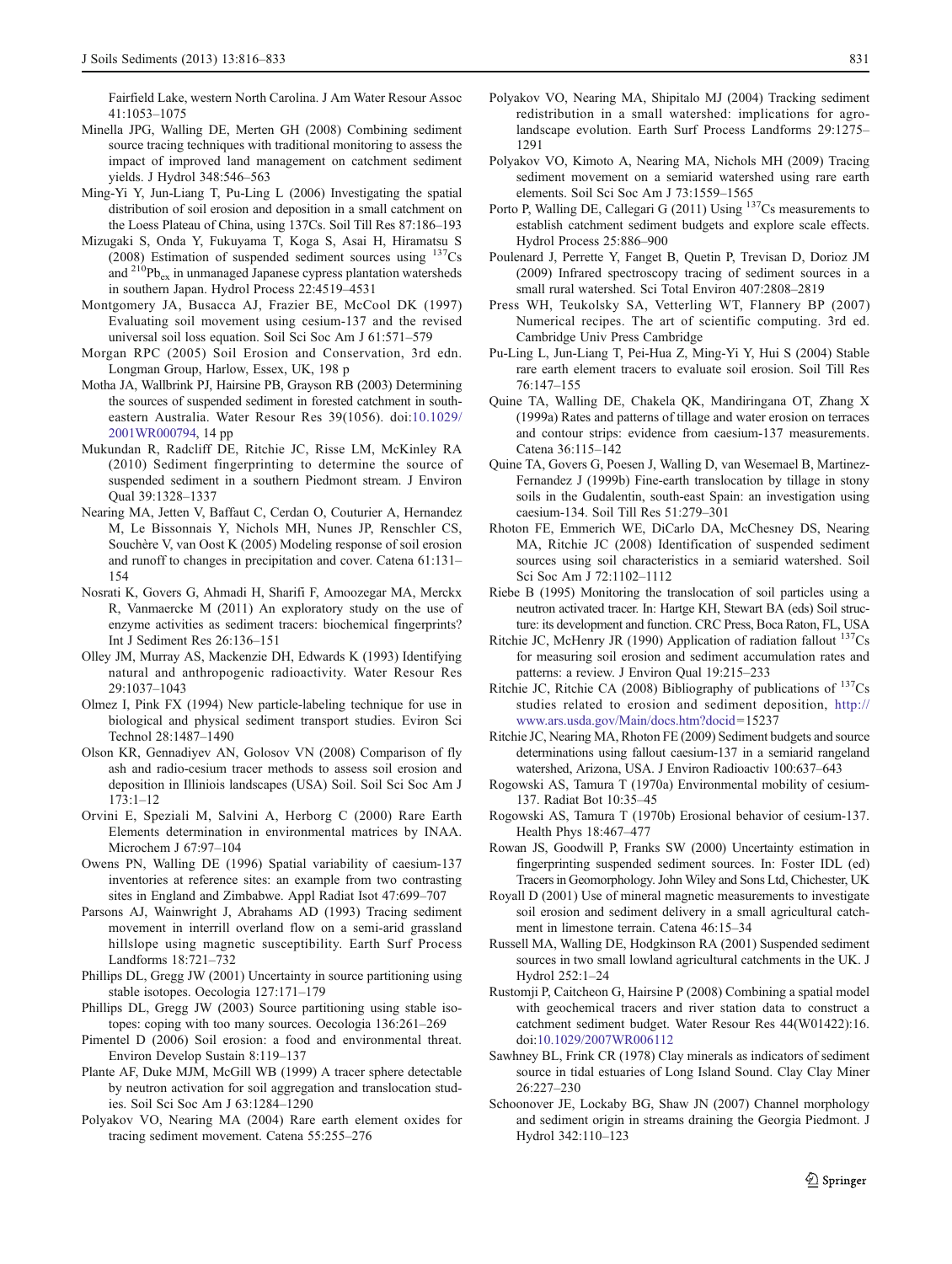- <span id="page-16-0"></span>Schuller P, Sepúlveda A, Trumper RE, Castillo A (2000) Application of the 137Cs technique to quantify soil redistribution rates in palehumults from Central-South Chile. Acta Geologica Hispanica 35:285–290
- Schwertmann U, Schmidt F (1980) Estimation of long term soil loss using copper as a tracer. In: De Boodt M, Gabriels D (eds) Assessment of erosion. Wiley, pp 203–206
- Sharma D, Meyer D, Luo D, Regan D, Walter D (2009) Using nanobiotechnology to circumvent the "Nonpoint" problem in nonpoint source pollution: Possibilities, challenges, and progress to date. Geophysical Res Abstracts, Vol. 11, EGU2009–12657. EGU General Assembly 2009
- Slattery MC, Walden J, Burt TP (2000) Use of mineral magnetic measurements to fingerprinting suspended sediment sources: results from a linear mixing model. In: Foster IDL (ed) Tracers in Geomorphology. John Wiley and Sons Ltd, Chichester, UK
- Small IF, Rowan JS, Franks SW (2002) Quantitative sediment fingerprinting using a Bayesian uncertainty estimation framework. International Association of Hydrological Sciences, Publication 276: 443–450
- Spencer KL, Droppo IG, He C, Grapentine L, Exall K (2011) A novel tracer technique for the assessment of fine sediment dynamics in urban water management systems. Water Res 45:2595–2606
- Spomer RG, McHenry JR, Piest RF (1988) Sediment movement and deposition using cesium-137 tracer. Trans ASAE 28:767–772
- Stevens CJ, Quinton JN (2008) Investigating source areas of eroded sediments transported in concentrated overland flow using rare earth element tracers. Catena 74:31–36
- Sutherland RA (1991) Examination of caesium-137 areal activities in control (uneroded) locations. Soil Technol 4:33–50
- Sutherland RA (1992) Cesium-137 estimates of erosion in agricultural areas. Hydrol Process 6:215–225
- Sutherland RA (1996) Caesium-137 soil sampling and inventory variability in reference samples; literature survey. Hydrol Process 10:34–54
- Syversen N, Øygarden L, Salbu B (2001) Cesium-134 as a tracer to study particle transport processes within a small catchment with a buffer zone. J Environ Qual 30:1771–1783
- Tian JL, Zhou PH, Liu PL (1994) REE tracer method for studies on soil erosion. Int J Sediment Res 9:39–46
- Tiessen KHD, Li S, Lobb DA, Mehuys GR, Rees HW, Chow TL (2009) Using repeated measurements of 137Cs and modelling to identify spatial patterns of tillage and water erosion within potato production in Atlantic Canada. Geoderma 153:104–118
- Tims SG, Everett SE, Fifield LK, Hancock GJ, Bartley R (2010) Plutonium as a tracer of soil and sediment movement in the Herbert River, Australia. Nucl Instrum Meth B 268:1150–1154
- Toy TJ, Foster GR, Renard KG (eds) (2002) Soil Erosion: Processes, Prediction, Measurement, and Control. John Wiley and Sons Ltd, New York, USA, 352 p
- Ventura E, Nearing MA, Amore E, Norton LD (2002) The study of detachment and deposition on a hillslope using a magnetic tracer. Catena 48:149–161
- Viscarra Rossel R, Walvoort D, McBratney A, Janik L, Skjemstad J (2006) Visible, near infrared, mid infrared or combined diffuse reflectance spectroscopy for simultaneous assessment of various soil properties. Geoderma 131:59–75
- Wallbrink PJ, Murray AS (1993) Use of fallout radionuclides as indicators of erosion processes. Hydrol Process 7:297–304
- Wallbrink PJ, Murray AS, Olley JM (1999) Relating suspended sediment to its original soil depth using fallout radionuclides. Soil Sci Soc Am J 63:369–378
- Wallbrink PJ, Roddy BP, Olley JM (2002) A tracer budget quantifying soil redistribution on hillslopes after forest harvesting. Catena 47:179–201
- Walling DE (2003) Using environmental radionuclides as tracers in sediment budgets investigations. In: Bogen J, Fergus T, Walling DE (eds) Erosion and sediment transport: Measurement in rivers. IAHS Publication 283, Wallingford, pp 57–78
- Walling DE (2005) Tracing suspended sediment sources in catchments and river systems. Sci Total Environ 344:159–184
- Walling DE, Collins AL (2000) Integrated Assessment of Catchment Sediment Budgets: A Technical Manual. Unpublished Report. University of Exeter, Exeter, UK
- Walling DE, He Q (1999a) Improved models for estimating soil erosion rates from caesium-137 measurements. J Environ Qual 28:611–622
- Walling DE, He Q (1999b) Using fallout lead-210 measurements to estimate soil erosion on cultivated land. Soil Sci Soc Am J 63:1404–1412
- Walling DE, Peart MR, Oldfield F, Thompson R (1979) Suspended sources identified by magnetic measurements. Nature 281:110–113
- Walling DE, He Q, Blake W (1999) Use of  $7$ Be and  $137$ Cs measurements to document short- and medium-term rates of waterinduced erosion on agricultural land. Water Resour Res 35:3865–3874
- Walling DE, Golosov VN, Panin AV, He Q (2000) Use of radiocaesium to investigate erosion and sedimentation in areas with high levels of Chernobyl fallout. In: Foster IDL (ed) Tracers in Geomorphology. John Wiley & Sons, Chichester
- Walling DE, He Q, Appleby PG (2002) Conversion models for use in soil-erosion, soil-redistribution and sedimentation investigations. In: Zapata F (ed) Handbook for the assessment of soil erosion and sedimentation using environmental radionuclides. Kluwer Dordrecht, the Netherlands, pp 111–164
- Walling DE, Collins AL, Stroud RW (2007) Tracing suspended sediment and particulate phosphorus sources in catchments. J Hydrol 350:274–289
- Walling DE, Schuller P, Zhang Y, Iroume A (2009) Extending the timescale for using beryllium 7 measurements to document soil redistribution by erosion. Water Resour Res 45:W02418. doi[:10.1029/2008WR007143](http://dx.doi.org/10.1029/2008WR007143)
- Walling DE, Zhang Y, He Q (2011) Models for deriving estimates of erosion and deposition rates from fallout radionuclide (caesium-137, excess lead-210, and beryllium-7) measurements and the development of user friendly software for model implementation. In: Impact of Soil Conservation Measures on Erosion Control and Soil Quality. IAEA-TECDOC-1665, pp 11–33
- Wei S, Puling L, Mingyi Y, Yazhou X (2003) Using REE tracers to measure sheet erosion changing to rill erosion. J Rare Earth 21:587–590
- Wheatcroft RA, Olmez I, Pink FX (1994) Particle bioturbation in Massachusetts Bay: preliminary results using a new deliberate tracer technique. J Mar Res 52:1129–1150
- Wilson CG, Kuhnle RA, Bosch DD, Steiner JL, Starks PJ, Tomer MD, Wilson GV (2008) Quantifying relative contributions from sediment sources in Conservation Effects Assessment Project Watersheds. J Soil Water Conserv 63:523–532
- Woolridge DD (1965) Tracing soil particle movement with Fe-59. Soil Sci Soc Am Proc 29:469–472
- Wude Y, Zhaoqian W, Guoping S, Guangwei D (2008) Quantitative determination of red-soil erosion by an Eu tracer method. Soil Till Res 101:52–56
- Xinbao Z, Higgitt DL, Walling DE (1990) A preliminary assessment of the potential for using caesium-137 to estimate rates of soil erosion in the Loess Plateau of China. Hydrol Sci J 35:243–252
- Xue YZ, Liu PL, Yang MY, Ju TJ (2004) Study of spatial and temporal processes of soil erosion on sloping land using rare earth elements as tracers. J Rare Earth 22:707–713
- Yang D, Kanae S, Oki T, Koike T, Musiake K (2003) Global potential soil erosion with reference to land use and climate change. Hydrol Process 17:2913–2928